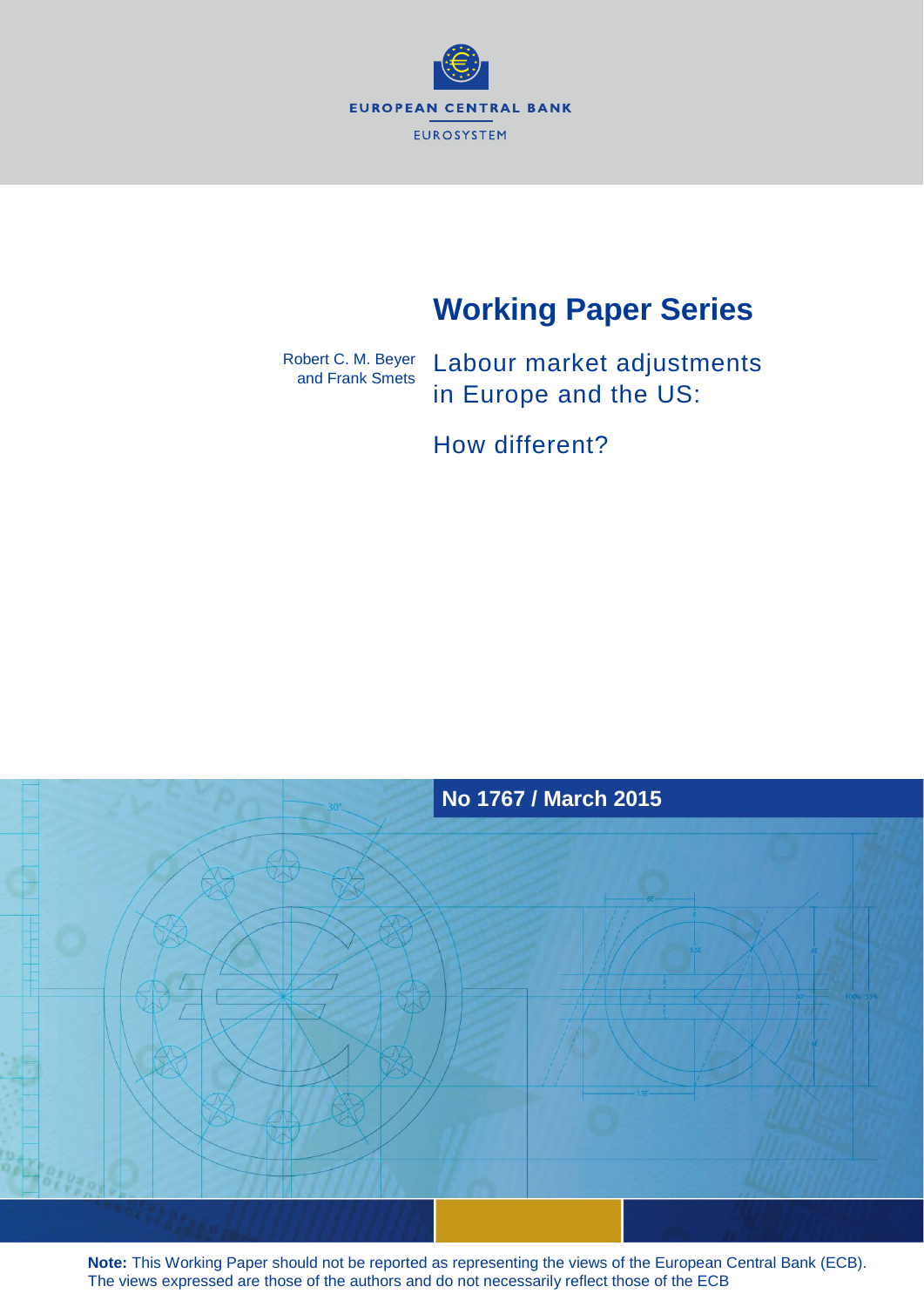#### **Acknowledgements**

The views expressed in this paper are our own and not necessarily those of the European Central Bank or its Governing Council. We are grateful to Nicola Fuchs-Schündeln, Michele Lenza, Giuseppe Bertola, Domenico Giannone, Ana Lamo, Jens Suedekum, Renata Hofmeister, four anonymous referees, to the participants of the 2013 ECB-CEPR conference on 'Heterogeneity in currency areas and macroeconomic policies' at the European Central Bank, and to seminar and workshop participants at Goethe Universität, DIW, and Deutsche Bundesbank for helpful comments. Paper presented at the 60th Panel Meeting of Economic Policy in October 2014.

#### **Robert C. M. Beyer**

Goethe University Frankfurt; e-mail: [robert.beyer@hof.uni-frankfurt.de](mailto:robert.beyer@hof.uni-frankfurt.de)

#### **Frank Smets**

European Central Bank, KU Leuven; e-mail[: frank.smets@ecb.int](mailto:frank.smets@ecb.int)

#### **© European Central Bank, 2015**

| <b>Postal address</b> | 60640 Frankfurt am Main, Germany |
|-----------------------|----------------------------------|
| <b>Telephone</b>      | $+496913440$                     |
| Internet              | www.ecb.europa.eu                |

All rights reserved. Any reproduction, publication and reprint in the form of a different publication, whether printed or produced electronically, in whole or in part, is permitted only with the explicit written authorisation of the ECB or the authors. This paper can be downloaded without charge from [www.ecb.europa.eu,](http://www.ecb.europa.eu/) from the Social Science Research Network electronic library at [http://ssrn.com](http://ssrn.com/) or from RePEc: Research Papers in Economics at [https://ideas.repec.org/s/ecb/ecbwps.html.](https://ideas.repec.org/s/ecb/ecbwps.html) Information on all of the papers published in the ECB Working Paper Series can be found on the ECB's website, [http://www.ecb.europa.eu/pub/scientific/wps/date/html/index.en.html.](http://www.ecb.europa.eu/pub/scientific/wps/date/html/index.en.html)

**ISSN 1725-2806 (online)**<br> **ISBN 978-92-899-1580-9 ISBN** 978-92-899-1580-9 **EU catalogue number** QB-AR-15-007-EN-N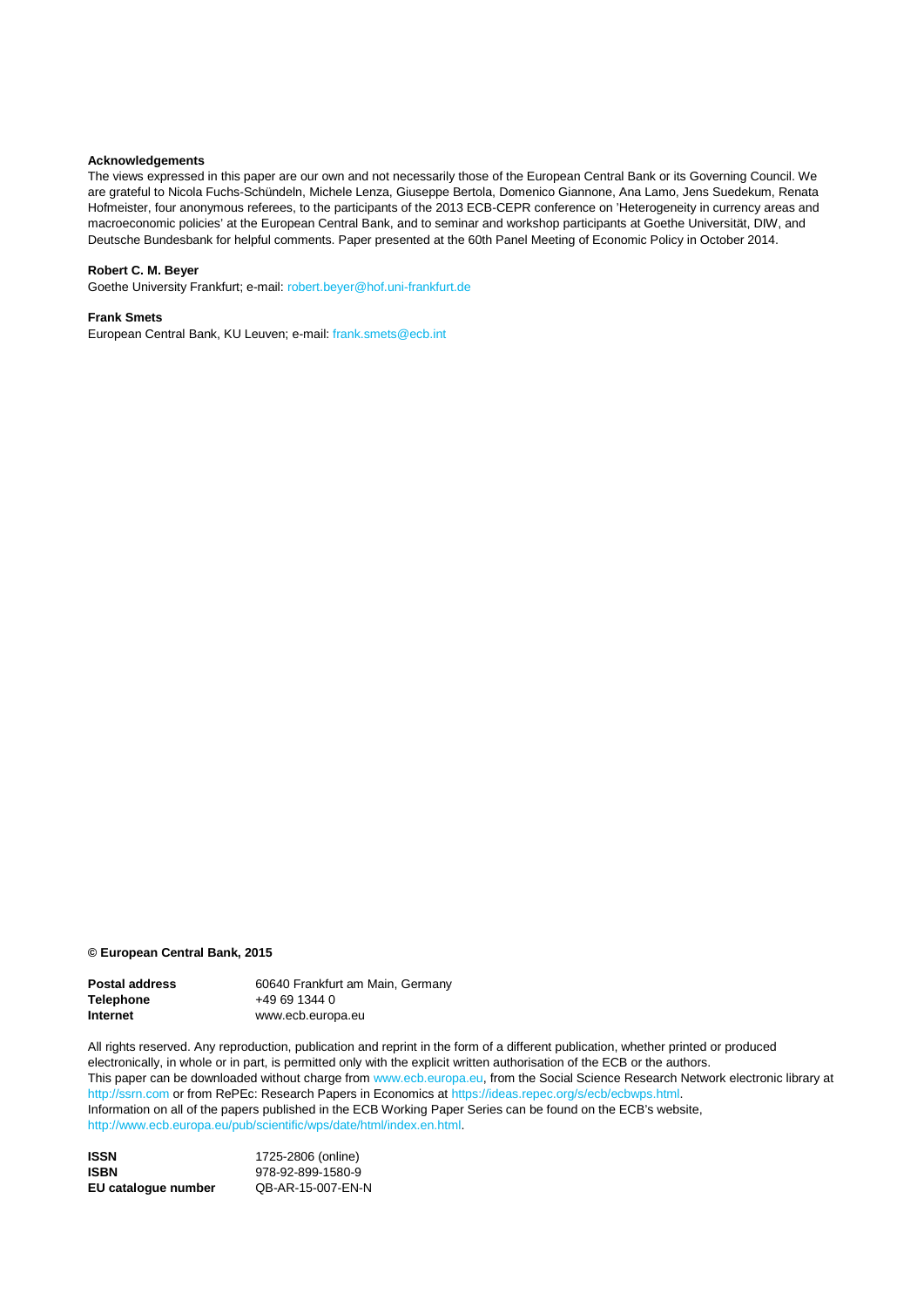#### **Abstract**

We compare the labour market response to region-specific shocks in Europe and the US and to national shocks in Europe and investigate changes over time. We employ a multi-level factor model to decompose regional labour market variables and then estimate the dynamic response of the employment level, the employment rate and the participation rate using the region-specific variables and the country factors. We find that both in Europe and the US labour mobility accounts for about 50% of the long run adjustment to region-specific labour demand shocks and only a little more in the US than in Europe, where adjustment takes twice as long. In Europe labour mobility is a less important adjustment mechanism in response to country-specific labour demand shocks that cause stronger and more persistent reactions of the employment and the participation rate. However, we detect a convergence of the adjustment processes in Europe and the US, reflecting both a fall in interstate migration in the US and a rise in the role of migration in Europe. Finally, we show that part of the difference between Europe and the US in previous studies may be due to the use of different data sources.

**JEL Classification:** F2, J6, R23, R30

**Keywords:** labour mobility, regional labour markets, migration, European integration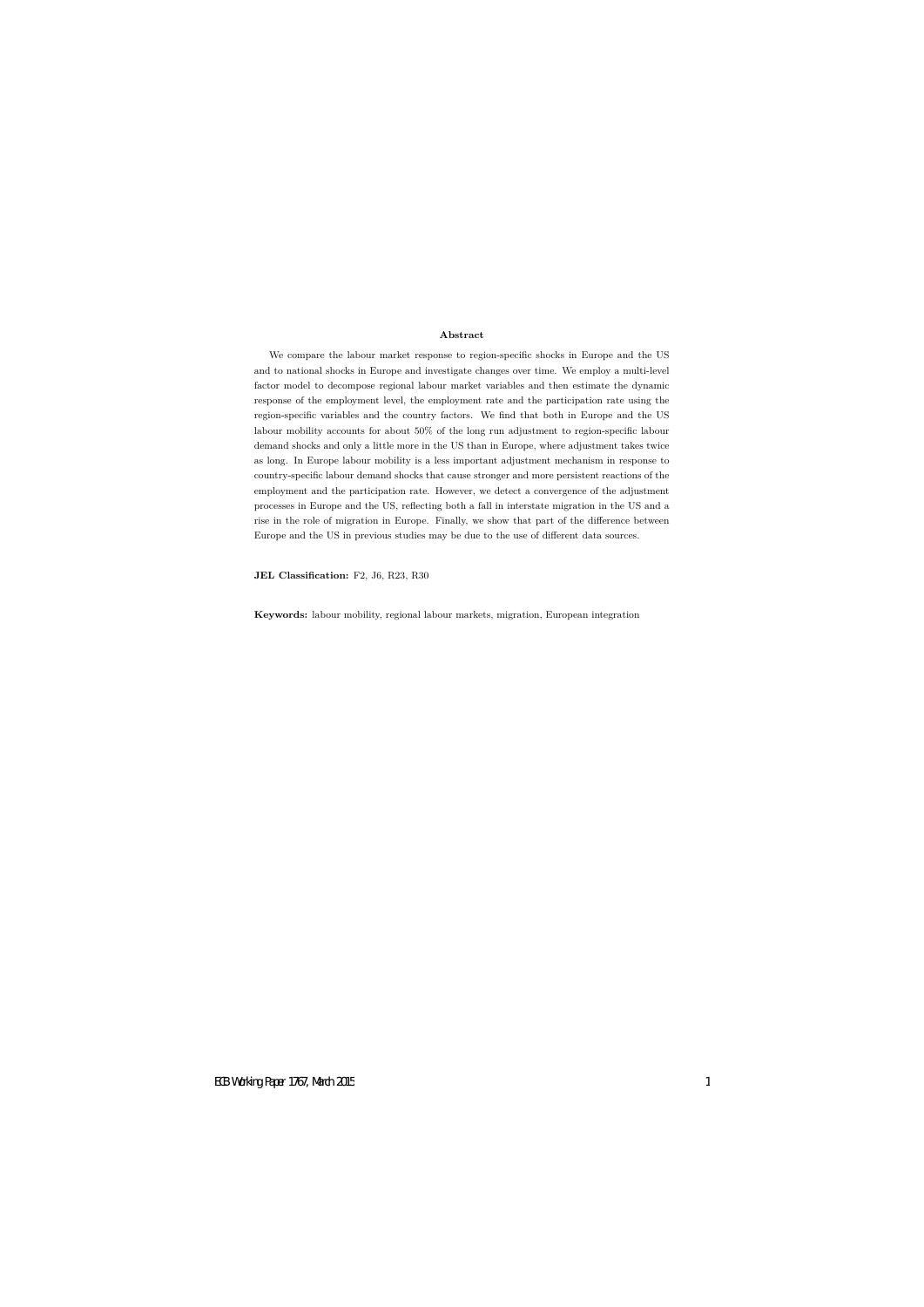**Non-technical Summary:** Since the outbreak of the financial crisis, high and diverging unemployment rates across European countries and regions have become an increasingly important concern for European policy makers. Heterogeneity is large not only between countries but also within countries. For example, in France, Belgium and Spain the highest regional unemployment rates are twice as high as the lowest. These differences in unemployment rates across regions and countries have put the role of migration in labour market adjustment back on the European policy agenda. Migration can cushion the negative impact of adverse labour demand shocks on unemployment and thereby smooth the adjustment to heterogeneous macroeconomic developments.

We investigate how labour markets adjust to region- and country-specific labour demand shocks and whether migration contributes substantially to this adjustment. Looking at the full sample from 1976 to 2013 we find that both in Europe and the US labour mobility accounts for about 50% of the long run adjustment to region-specific labour demand shocks. The other 50% is accounted for by a reallocation of jobs across regions. But in Europe it takes longer (10 years) than in the US (5 years) for this adjustment process to be completed. And due to the greater rigidity of labour markets, the temporary response of the unemployment rate is more important and more persistent in European regional labour market adjustment.

We next show that in Europe labour mobility is a less important adjustment mechanism in response to country-specific labour demand shocks. In this case, both the unemployment rate and the participation rate play a larger and more persistent role in the adjustment process. This underlines the remaining cultural, language and institutional barriers to labour mobility across European countries and provides support to European policy initiatives to further facilitate migration across countries.

Our sample covers 38 years, which allows us to investigate whether the adjustment process has changed over time. Since the early 1990s European integration has continued to proceed in a number of areas which should facilitate the regional adjustment process. There is, for example, evidence that migration between European countries has increased due to the Schengen Agreement and the introduction of the euro (Beine et al., 2013). In contrast, interstate migration in the US has been decreasing since the 1980s and has dropped during the crisis to the lowest values since World War II (Frey, 2009). It is therefore interesting to see whether this has led to a convergence of the regional labour market adjustment process in Europe and the United States.

In line with Dao, Furceri and Loungani (2014), we find that the role of migration in the regional adjustment process has decreased in the US. In contrast, in Europe migration has become a more powerful adjustment factor in response to both regional- and country-specific labour demand shocks. This suggests that the acceleration of the European integration process after the early 1990s has led to more labour mobility across regions and countries. The adjustment processes in Europe and the US have consequently converged reflecting both a fall in interstate migration in the US and a rise in the role of migration in Europe.

Our findings can inform the policy debate in at least two dimensions. First, most of the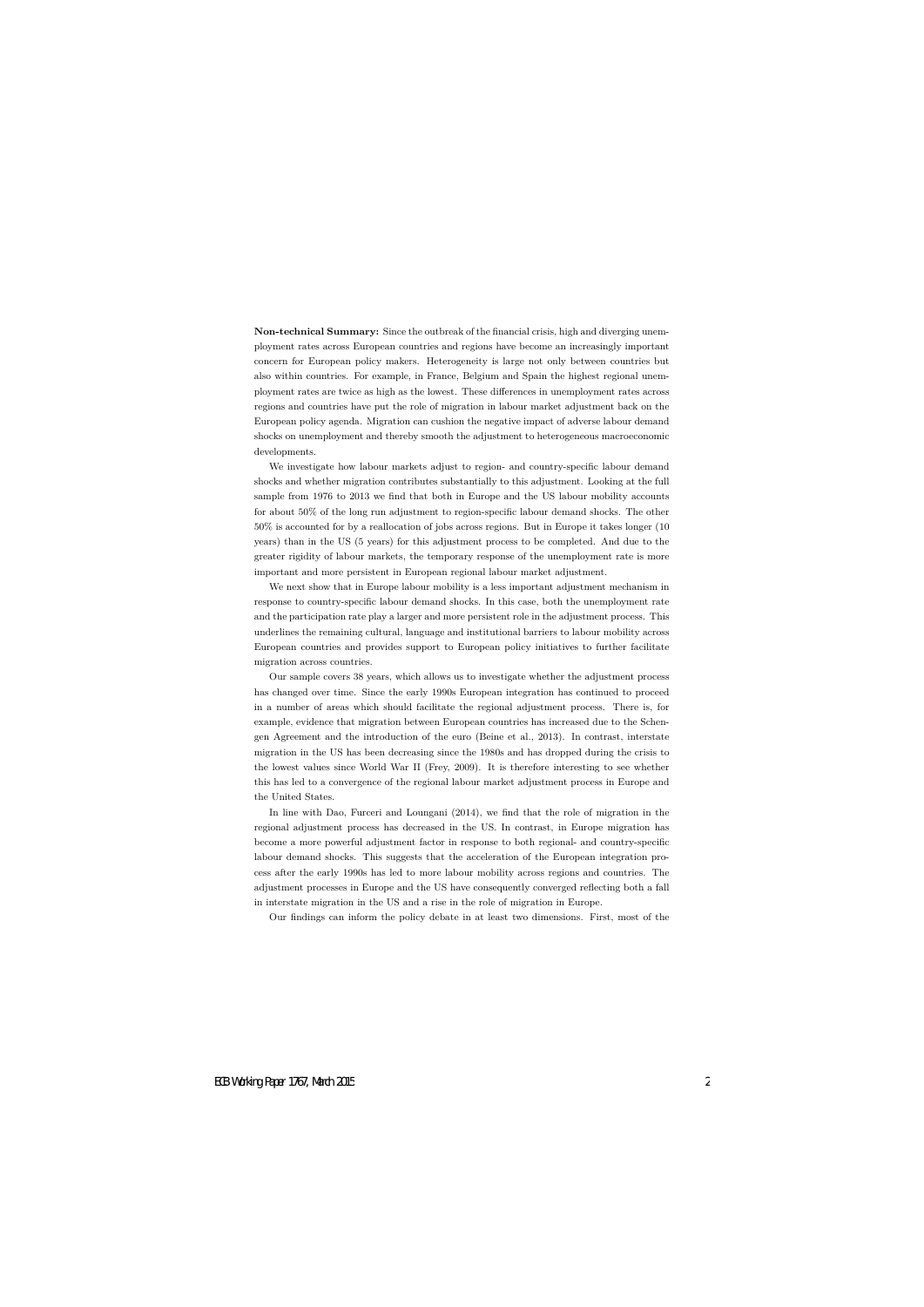differences in the role of migration in the regional labour market adjustment process between the US and Europe are due to remaining barriers connected with country borders. It is therefore right for European policy makers to focus on how to facilitate labour mobility across countries in Europe. However, our analysis also reveals that the differences with the United States, a monetary union with a quite homogenous culture and a well-functioning labour market, are not that large. Given that cultural and language barriers are likely to persist in Europe, it is therefore important to be realistic about what increased labour mobility can achieve.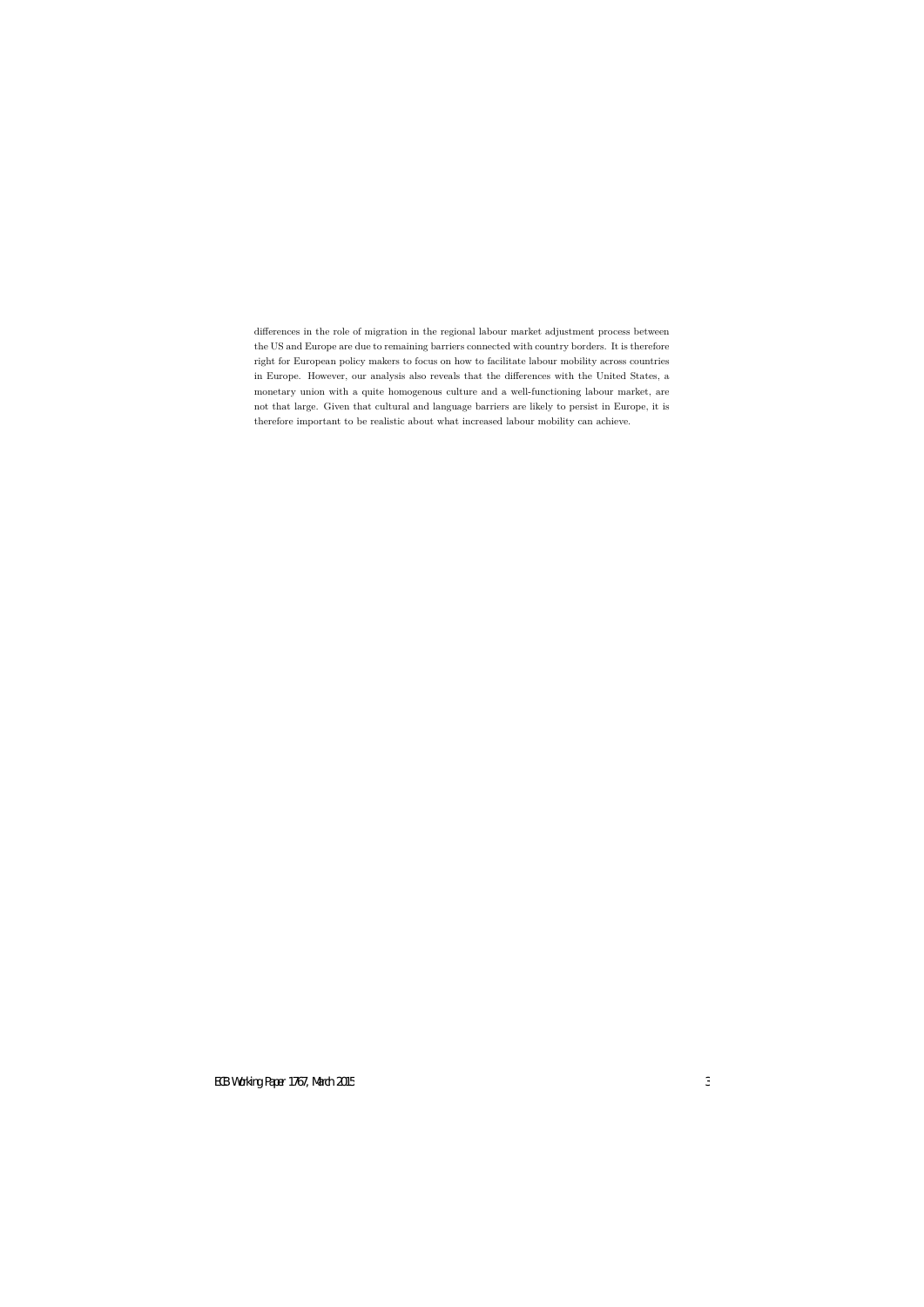# **1 Introduction**

Since the outbreak of the financial crisis in 2008, high and diverging unemployment rates across European countries and regions have become an increasingly important concern for European policy makers. In 2013 the unemployment rate in Spain was above 25%, but only around 5% in Germany. Heterogeneity is large not only between countries but also within countries. For example, in France, Belgium and Spain the highest regional unemployment rates were twice as high as the lowest. In Italy, as an extreme example, the unemployment rate in Veneto was just a third of the unemployment rates in Campania or Sardinia. Moreover, this regional heterogeneity has increased since 2008 (Marelli, Patuelli, and Signorelli, 2012).

These differences in unemployment rates across regions and countries have put the role of migration in labour market adjustment back on the European policy agenda. Migration can cushion the negative impact of adverse labour demand shocks on unemployment and thereby smooth the adjustment to heterogeneous macroeconomic developments. This is particularly important within a monetary union, in which relative wage adjustments may be slow due to the absence of nominal exchange rate adjustments. In 2013 the Commission adopted a proposal for a directive on new measures to facilitate labour mobility and the European Council agreed on measures to fight youth unemployment aiming, among other things, at increasing the mobility of young workers.

In this paper we contribute to this policy debate by empirically investigating how labour markets adjust to asymmetric labour demand developments and whether migration contributes substantially to this adjustment, using a modified version of the methodology of Blanchard and Katz (1992). In particular, we compare regional and country labour market adjustment in Europe with state adjustment in the US. The US is a natural benchmark for such a comparison because it is a large monetary union of similar size with a well-functioning, quite homogenous labour market. The US benchmark may therefore give an idea of how much scope there is for increased labour mobility and migration to play a role in labour market adjustment in Europe.

We are not the first ones to make this comparison. In particular, Decressin and Fatas (1995) and Obstfeld and Peri (1998) also applied the methodology of Blanchard and Katz (1992) to compare regional labour market adjustment in Europe and the United States.<sup>1</sup> Overall, they found that the regional adjustment process is faster in the United States due to higher labour mobility. There are at least three reasons why it is important to update and refine this analysis.

First, we have a much longer sample (38 years rather than 13 years in Decressin and Fatas (1995)). This allows us to investigate the robustness of their findings and, more importantly, whether the adjustment process has changed over time. Since the early 1990s European integration has continued to proceed in a number of areas which should facilitate the regional adjustment process. There is, for example, evidence that migration between European countries has increased

<sup>&</sup>lt;sup>1</sup>See Section 2 for a more detailed overview of the literature.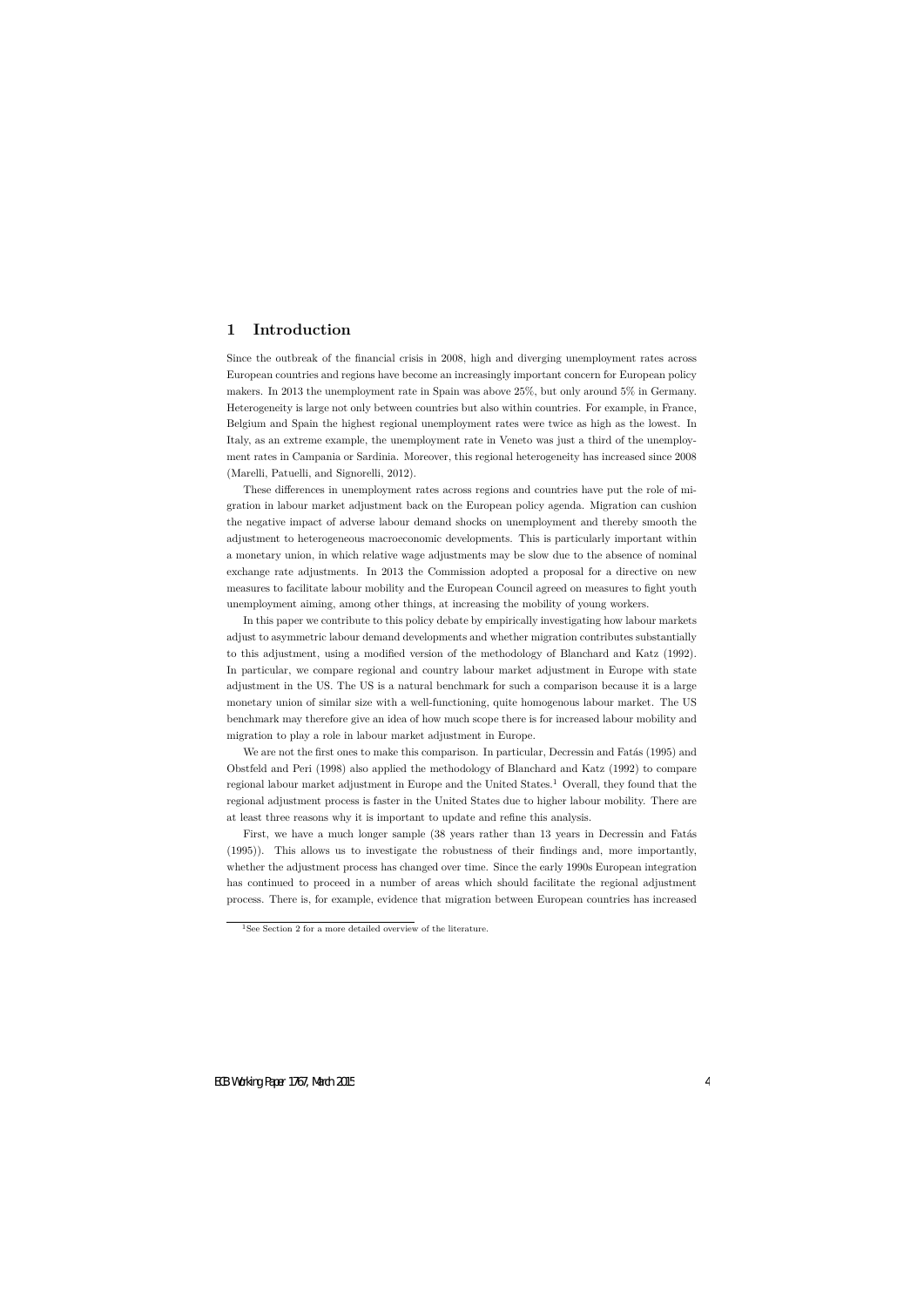due to the Schengen Agreement and the introduction of the euro (Beine, Bourgeon, and Bricogne, 2013). Some of these changes have become quite visible since the outbreak of the financial crisis. For example, net migration between Germany and the crisis countries (Spain, Portugal, Italy and Greece) has risen from minus 10.000 in 2009 to 70.000 in 2012. In contrast, interstate migration in the US has been decreasing since the 1980s and has dropped during the crisis to the lowest values since World War II (Frey, 2009). It is therefore interesting to see whether this has led to a convergence of the regional labour market adjustment process in Europe and the United States.

Secondly, when comparing Europe and the United States, Decressin and Fatás (1995) did not make a distinction between regional labour market adjustment within countries and between countries, while Obstfeld and Peri (1998) only focused on adjustment within countries. In this paper, we use the common factor methodology of Greenaway-McGrevy and Hood (2013) to filter out country factors and analyse the adjustment of countries to national labour demand shocks, which is likely to be hampered by bigger cultural, language and institutional differences. This allows us to investigate whether any convergence with the US is due to a smoother working of the adjustment process within or between countries.

Thirdly, a straightforward comparison of the European and US results was hampered by the different data sources being used in those studies. We show that the differences are less pronounced when similar data sources are used.

The following findings are worth highlighting. First, looking at the full sample we find that both in Europe and the US labour mobility accounts for about 50% of the long run adjustment to region-specific labour demand shocks. The other 50% is accounted for by a reallocation of jobs across regions. But, in Europe it takes longer (10 years) than in the United States (5 years) for this adjustment process to be completed. And due to the greater rigidity of labour markets,the temporary response of the unemployment rate is more important and more persistent in European regional labour market adjustment. Second, we show that in Europe labour mobility is a less important adjustment mechanism in response to country-specific labour demand shocks. In this case, both the unemployment rate and the participation rate play a larger and more persistent role in the adjustment process. This underlines the remaining cultural, language and institutional barriers to labour mobility across European countries and provides support to European policy initiatives to further facilitate migration across countries. Third, in line with Dao, Furceri and Loungani (2014), we find that the role of migration in the regional adjustment process has decreased in the US. In contrast, in Europe migration has become a more powerful adjustment factor in response to both regional- and country-specific labour demand shocks in the second half of the sample (1990-2013 versus 1977-1999). This suggests that the acceleration of the European integration process after the early 1990s has led to more labour mobility across regions and countries.

In the rest of the paper, we first briefly review in Section 2 how migration is typically analysed in the literature. Section 3, presenting the Blanchard-Katz methodology and our modifications, may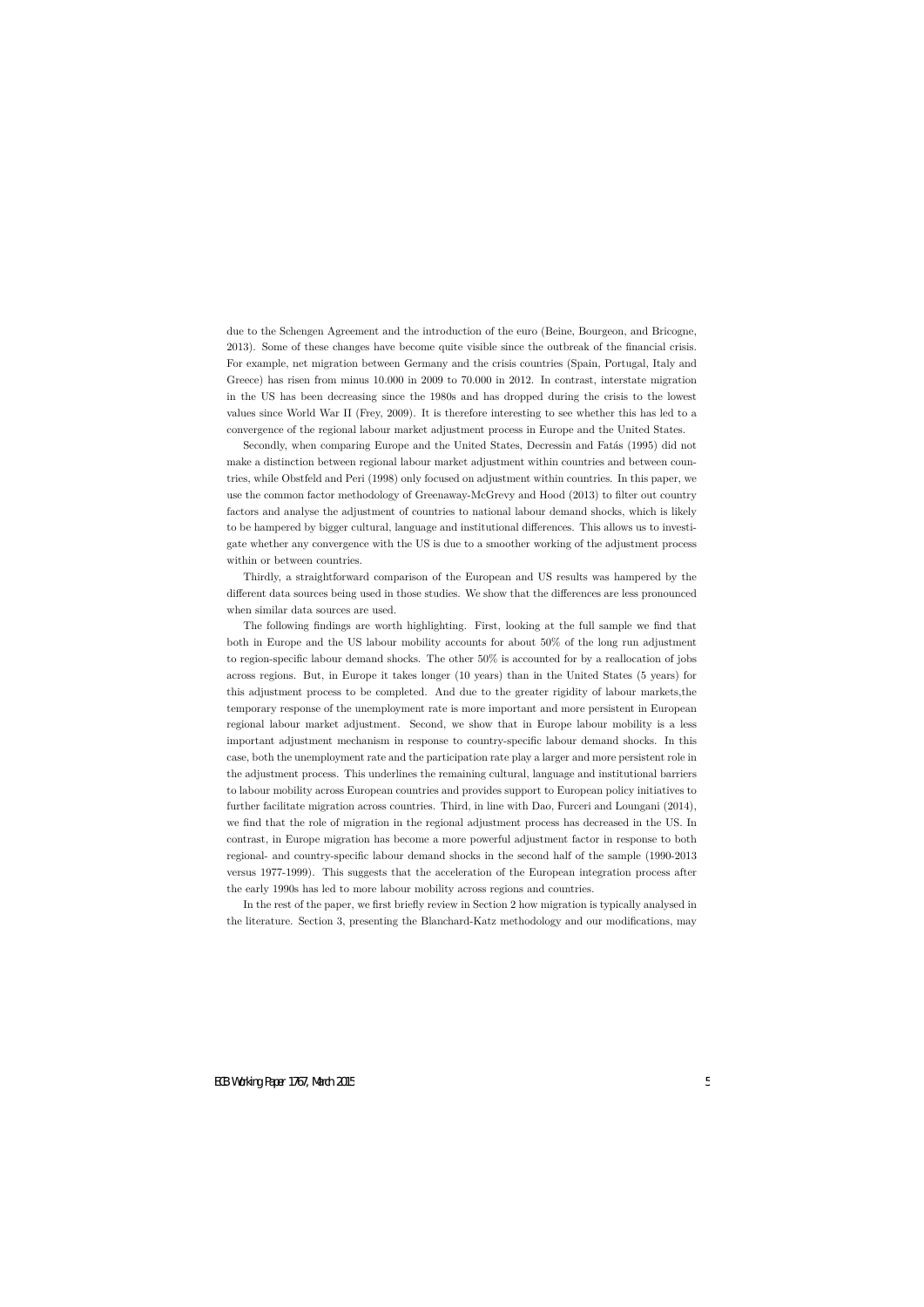be skipped by readers only interested in the results. The data is presented and discussed in Section 4 and Section 5 contains the main empirical analysis. Section 6 links our results to Blanchard and Katz (1992) and is not relevant for the main message. Finally, Section 7 discusses some policy implications.

# **2 Studying Migration**

The importance of labour migration in facilitating adjustment to asymmetric shocks in a monetary union has been recognised at least since the seminal research on optimal currency areas of Mundell (1961). The empirical analysis of migration has, however, been hampered by the lack of reliable data. Recently an increasing number of papers have started to analyse migration patterns directly. Molloy, Smith and Wozniak (2011) analyse changes in the US over the last 30 years and detect a widespread decline in movements across all distances and across all population sub-groups. Frey (2009) shows that migration rates in the US recently reached their lowest value since World War II and that the decline was strongest for interstate migration. Reasons for the decline in mobility remain, however, unclear.<sup>2</sup> Beine et al. (2013) with a new dataset containing 30 countries and covering the period 1980-2010 come to contrary conclusions regarding migration in Europe. They find that both the Schengen Agreement and the introduction of the Euro have increased migration between the member countries. However, migration between countries covers only a small part of all movements. In Germany, for example, roughly twice as many people move every year within Germany from one state to another than from Germany to another country.

Due to a lack of reliable data to analyse regional labour mobility directly, a large part of the literature has pursued the indirect approach proposed by Blanchard and Katz (1992). In their seminal paper on regional evolutions they develop a small model of regional labour markets (in the following: BK model) and suggest estimating the joint behaviour of the employment growth, the employment rate and the participations rate to analyse regional labour market adjustments to regional labour demand shocks. The respective reduced-form vector autoregression model (VAR) that they derive from their theoretical model offers an indirect approach to study migration because all employment changes unexplained by either the participation or the employment rate must originate from a change in population, which is identified with migration.

Applying the methodology to US states, Blanchard and Katz (1992) find that as of the first year migration plays a dominant role in the adjustment process following a shock to regional labour demand. Decressin and Fatás (1995) analyse large Western European regions and compare them

<sup>&</sup>lt;sup>2</sup>Demographics and an aging of the population, increasing home ownership rates and an increasing share of women in the labour force may matter. Glaesser and Tobio (2007) discuss the role played by very long-term adjustment processes over many centuries that may have been concluded. Dao et al. (2014) point to a decreasing dispersion of regional labour markets. Earlier papers detecting a decline include Greenwood (1997) and Long (1988). The recent decline in migration in the US may be somewhat overestimated (Kaplan and Schulhofer-Wohl, 2012).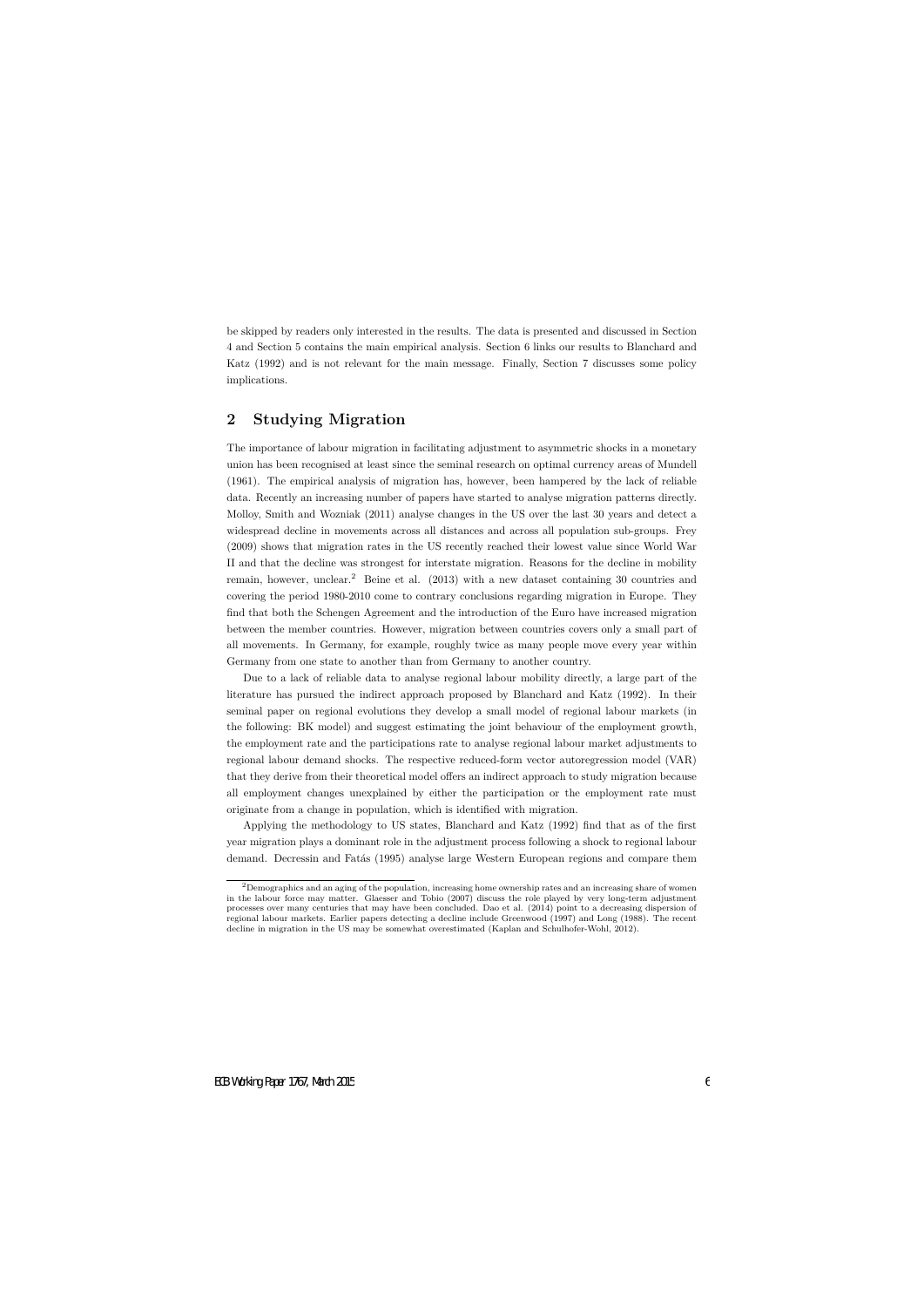to US states and find that in Europe the participation rate is the major force driving adjustment. Obstfeld and Peri (1998) analyse how regions in the US, Canada, the UK, Germany and Italy react to asymmetric labour demand shocks and show, first, that regional real exchange rates play a minor role in the regional adjustment process and, second, that the US adjustment process is the fastest due to the highest labour mobility.

The methodology of Blanchard and Katz (1992) has been applied in many other studies and has become the standard model to analyse regional labour market adjustment mechanisms and to approach migration patterns indirectly.<sup>3</sup> Greenaway-McGrevy and Hood (2013) apply the model to metropolitan areas in the US and find that the adjustment to location-specific and aggregate shocks differ considerably. Our paper shares their main modification, namely the use of a factor structure to separate region-specific from common shocks. Dao et al. (2014) reassess the adjustment of US states and find that the contribution of migration has decreased since 1980 and link it to a declining trend in the dispersion of unemployment rates across states. In addition, they show that migration contributes more in aggregate downturns and sketch some differences between the US and Europe.

For our purposes there is no alternative to inferring migration indirectly as in the Blanchard and Katz (1992) methodology. But we acknowledge that the chosen approach comes with drawbacks, including weak micro-foundations and a debatable identification of the labour demand shocks. Due to the availability of more and better regional data economic geography offers an increasingly feasible alternative. Counterfactual analyses in spatial general equilibrium models – as in Redding (2012), Ahlfeld, Redding, Strum, and Wolf (2013), or Behrens, Mion, Murata, and S¨udekum (2013) – could be used to understand how individuals relocate after a shock and where they move. An alternative approach is to look at how mobility response to well-identified shocks. Both in the US and Germany trade shocks, for example, have been shown to induce relatively small mobility responses (Autor, Dorn, and Hanson, 2013; Dauth, Findeisen, and Südekum, 2014).

## **3 Empirical Strategy**

### **3.1 Intuition of the BK Model**

In this section, we provide some intuition behind the BK model. For a full model description, we refer the interested reader to the original paper of Blanchard and Katz (1992). Starting from the observation that region-specific labour demand shocks have permanent effects on employment, but only temporary effects on the employment rate, the participation rate and wages, Blanchard and Katz (1992) develop a simple model of regional labour market dynamics that is based on two

<sup>3</sup>Numerous other papers rely on the BK model: Jimeno and Bentotila (1998) adapt the methodology to study Spanish regions; Fredriksson (1999) looks at Swedish regions; Bertola (2000) and Tani (2003) at European regions, Fidrmuc (2004), G´acs and Huber (2005), Bornhorst and Commander (2006) focus on regions in Central and Eastern Europe. Recently, Sala and Trivín (2013) study Spanish regions.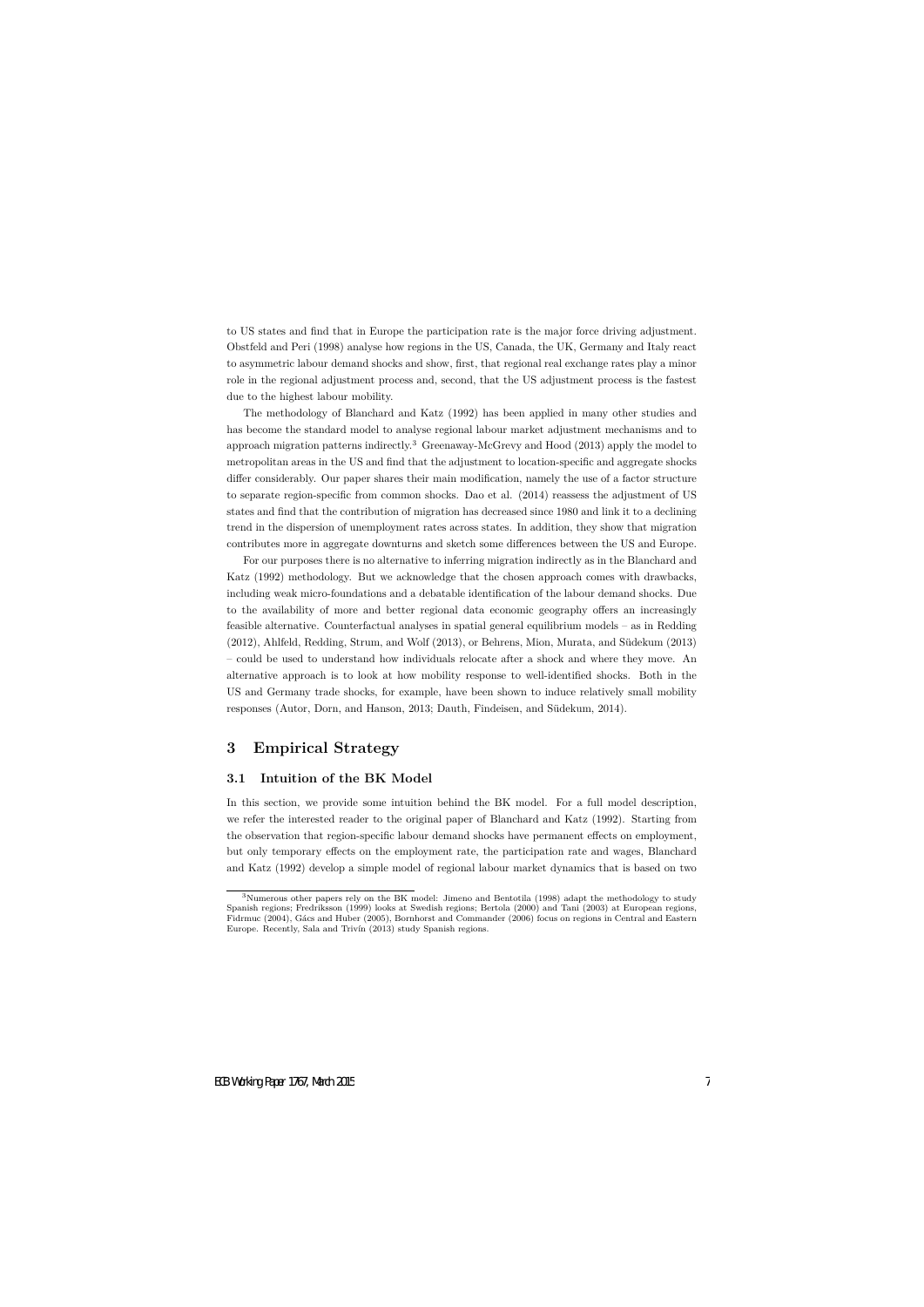basic features. First, regions are assumed to produce distinct bundles of goods that are sold in an aggregate goods market and, second, labour and capital are assumed to be perfectly mobile in the long run. In this model, state-specific shocks to labour demand result in short-lived mean deviations of wages, but cause permanent changes of the employment level. An adverse shock to labour demand, for example, increases unemployment and lowers wages, which induces some workers to leave the region. Since workers move out of the region until wages are back to equilibrium, lost jobs after an adverse demand shock are not fully recovered. Similarly, when region-specific labour demand increases, relative wages tend to increase. This leads some firms to relocate at least part of their production outside the region and thus reduces employment compensating for some of the newly created jobs. However, higher wages also cause inward migration of workers so that some of the newly created jobs remain permanently in the region. The relative sensitivities of labour demand and supply determine how large the permanent effect of the labour demand shock is on regional employment. In the short run, changes in the unemployment and the participation rate can also contribute to the change in employment.

In order to implement this model empirically and in the absence of reliable regional wage data, Blanchard and Katz (1992) propose to estimate the joint behaviour of employment growth, the employment rate and the participation rate. The short and long run adjustment of the regional labour market can then be analysed by tracing out the impact of a shock to the employment growth equation.

### **3.2 Region-Specific Variables**

Blanchard and Katz (1992) measure region-specific variables as simple differences between the regional variables and their aggregate continental counterpart. Let *Eit* stand for the number of persons employed, *Lit* for the labour force in persons and *Pit* for the population in persons, in region *i*, at time *t*; let  $X_{it} = [\Delta \log E_{it}, \log \frac{E_{it}}{L_{it}}, \log \frac{L_{it}}{P_{it}}]$  contain the regional employment growth, employment rate and participation rate; and let  $X_t^{Cont}$  stand for the respective continental data. Then the region-specific variables – denoted by  $x_{it}$  – are given by

$$
x_{it} = X_{it} - X_t^{Cont}
$$
 (1)

This definition of a region-specific variable boils down to conditioning each of the variables on one common factor (the continental aggregate variable) and to restricting the loading on that factor to be equal to one.<sup>4</sup> Such a transformation will identify the adjustment to region-specific shocks only if all regions respond identically to aggregate fluctuations. But in a regression of regional

<sup>4</sup>For large cross-sections the idiosyncratic components average out so that the aggregate converges to the common factor (Forni and Reichlin, 1998 and Pesaran, 2006). For a large sample this is hence identical to including a common time trend. The aggregate most often refers to national variables (as in Blanchard and Katz, 1992 or in Obstfeld and Peri, 1998) but continental variables can also be used (as in Decressin and Fatás, 1995).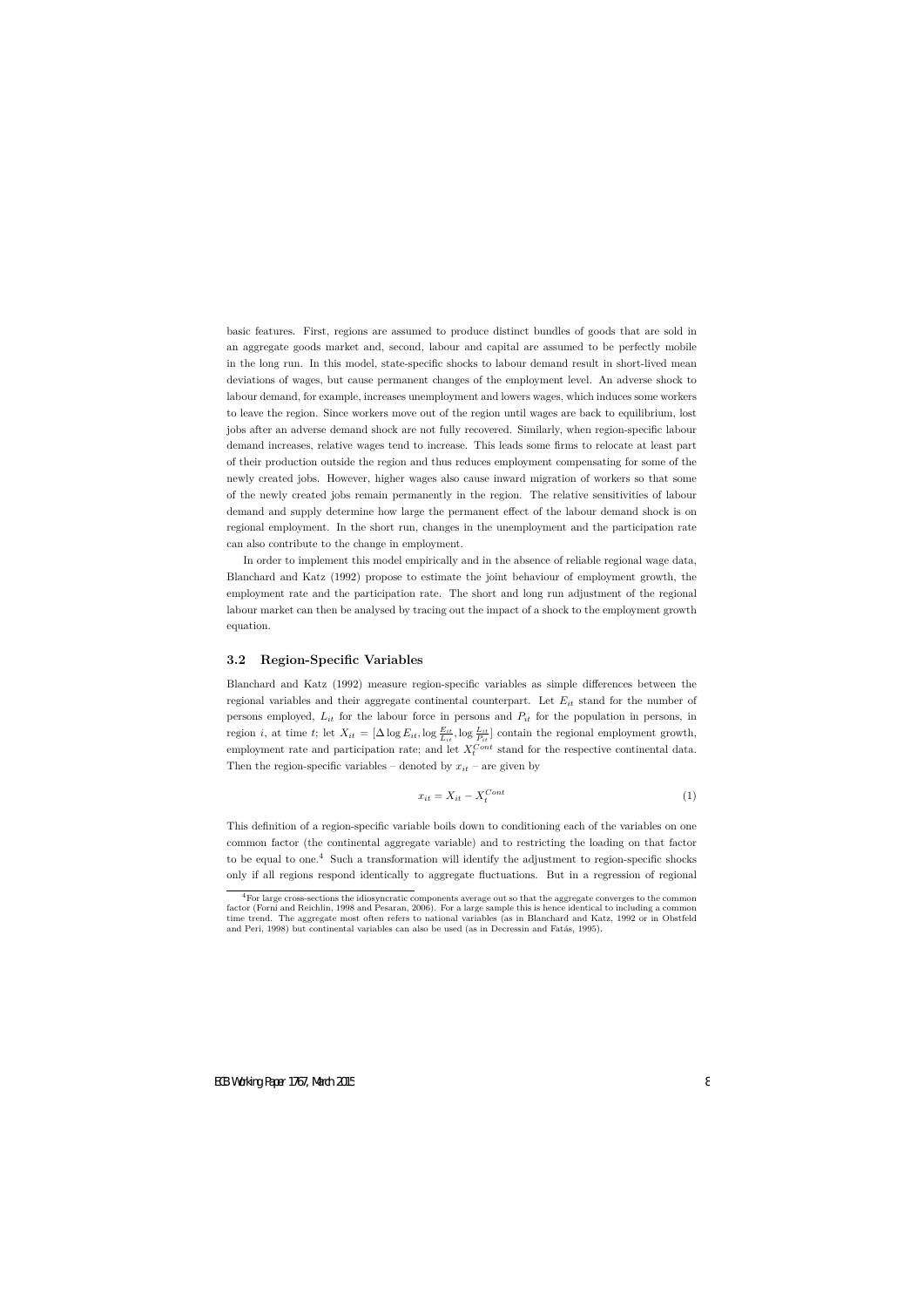variables on their aggregate counterparts most coefficients are quite different from one, suggesting that regions react quite heterogeneously to aggregate business cycles (see Hamilton and Owyang 2012).<sup>5</sup> In this case, the simple transformation like in equation (1) will estimate a mixture of the adjustment to local and aggregate shocks. One advantage of the simple difference transformation is that one does not need to identify local and aggregate shocks. This may still be justified if the regional dynamics is independent of the local or aggregate origin of the shock.

There may, however, be reasons why regions adjust differently following aggregate versus idiosyncratic shocks. For example, using the BK methodology Dao et al. (2014) find that the regional adjustment differs depending on aggregate conditions. One explanation may be that job-churnings are pro-cyclical, i.e. they decrease during an economic bust and increase in good times (Fallick and Fleischman, 2001; Caballero and Hammour, 2005; Molloy, Smith and Wozniak, 2011; Davis, Faberman, and Haltiwanger, 2011). As a result, when a region is hit by an idiosyncratic negative labour demand shock and the labour market in other regions is not affected, it may be easier to find a job there and the incentive to migrate may be higher. In contrast, when the whole country is negatively affected but one region worse than another, it may be more difficult to find a job in the region that is less hit, dampening the incentives for migration.

Greenaway-McGrevy and Hood (2013) show how a factor model can be embedded into the structural innovations of the original BK model in order to distinguish between the adjustment to aggregate and local shocks. Region-specific variables are then defined as residuals of a factor model:

$$
x_{it} = X_{it} - (L_i^1 f_t^1 + \dots + L_i^k f_t^k), \tag{2}
$$

where  $f_i^j$ ,  $j = 1, ..., k$ , are the factors and  $L_i^j$ ,  $j = 1, ..., k$ , are constant but region-specific loadings. Intuitively, regions are allowed to respond to two different processes, namely a local, idiosyncratic shock process and a set of common or aggregate shock processes, with potentially different responses. The data is modeled as the sum of these two processes. Strong-form dependence in the panel allows consistent identification of the factors justifying their use in linear regressions (Bai and Ng, 2006; Bai, 2009; Greenaway-McGrevy and Hood, 2013). Greenaway-McGrevy and Hood (2013) show that the adjustment processes of MSAs are different after location-specific and aggregate shocks. In the former case migration is rapid but relatively weak. Conversely, the adjustment after common shocks is driven by more prolonged and larger migration.

 $5$ Decressin and Fatás (1995) reject a unity reaction of regions to aggregate shocks for most regions as well. They suggest using the estimated coefficients as weights when differencing, so that regions are allowed to react with a different sign and magnitude to aggregate movements. They thus condition on one common factor per variable, but allow for different weights. These variables, so called *β*-differences, are uncorrelated with aggregate variables and, if there were only one common factor per variable, would indeed enable a separation of regional and aggregate fluctuations. Sala and Trivín (2013) also employ this methodology.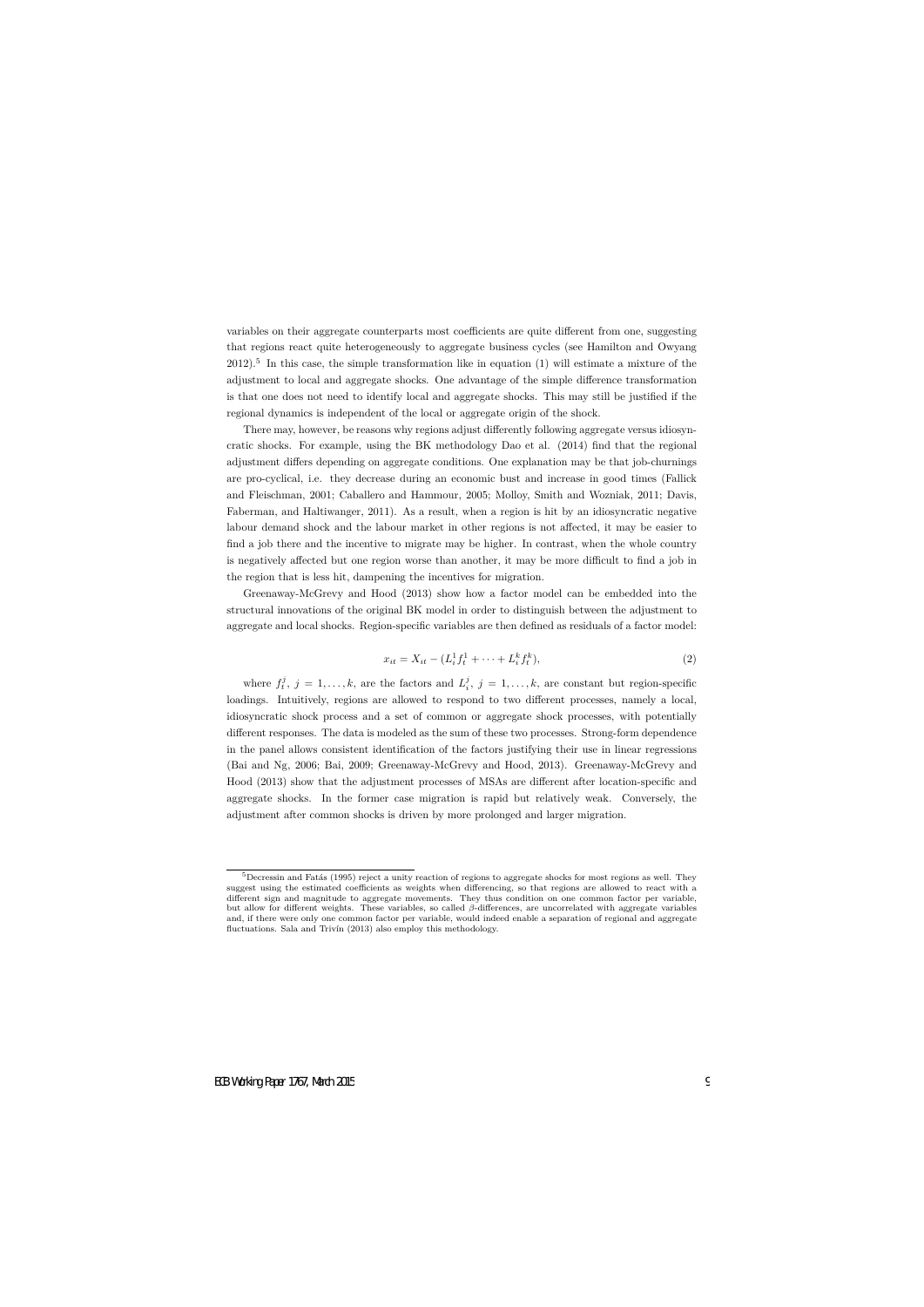### **3.3 Estimation Procedure**

Our estimation proceeds in two steps:<sup>6</sup> In the first step, we decompose the regional variables in three orthogonal components: the contribution of a continent-wide factor, of a country (or area) factor and a region-specific variable. This is done by estimating a multi-level factor model. In the second step, we separately estimate a pooled VAR in the region-specific variables and the country factors to investigate and compare the labour market response to region-specific<sup>7</sup> and country-specific shocks respectively.

#### **3.3.1 The Factor Model**

We estimate a separate multi-level factor model for Europe and the US. We include one continental factor, country factors in Europe and area factors in the US. In Europe, we include a German (G), French (F), Italian (I), Spanish (SP) and British (GB) factor, and in the US we include the four US areas Northeast (NE), Midwest (MW), South (S), and West  $(W)$ .<sup>8</sup> We restrict the loadings so that only regions belonging to a particular country (area) are able to load on the respective country (area) factor.<sup>9</sup> Accordingly, the following factor model is estimated for Europe and the United States separately:

$$
X_{i,a,con,t} = x_{it} + L_i^{con} f_{con,t} + L_i^a f_{a,t},
$$
\n(3)

where *i* denotes the region, *a* the country in Europe the region belongs to or the area the state in the US belongs to, and *con* is the continent (Europe or US). The idiosyncratic component  $x_{it}$  contains the region-specific variables. The loadings represent the sensitivity of the regional series to the country, area or continental factors and since they are region-specific, they allow for heterogeneous effects of those factors.

Since principal-components methods cannot account for a hierarchical factor structure, we estimate the factors with the quasi-maximum likelihood approach suggested by Doz, Giannone, and Reichlin (2012). They show that maximum likelihood is suitable to estimate the common factors in large cross-sections of time series. We implement the QML estimator using the Kalman smoother and the EM algorithm.<sup>10</sup>

 ${}^{6}$ Because in this model also the data vector follows a factor structure the factor model can be estimated before the VAR.

 ${\rm ^7We}$  use the terms region-specific, idiosyncratic and local shock interchangeably.

<sup>8</sup>Different factor structures are, of course, possible. The results are not changing importantly for different structures.

<sup>9</sup>We impose a structure on the factors in order to capture the variables' pervasive covariation for the different geographical entities. In Europe it is important to account for country factors. Using the ABC criterion of Alessi, Barigozzi and Capasso (2010), we find indeed strong evidence for more than one common factor per series.

<sup>&</sup>lt;sup>10</sup>Forni, Hallin, Lippi, and Reichlin (2000) and Stock and Watson (2002) propose to estimate common factors using principal components. Principal components are indeed easy to compute and consistent for any path of the cross-section and sample length (Bai and Ng, 2002; Forni, Giannone, Lippi, and Reichlin, 2009). Yet, with principal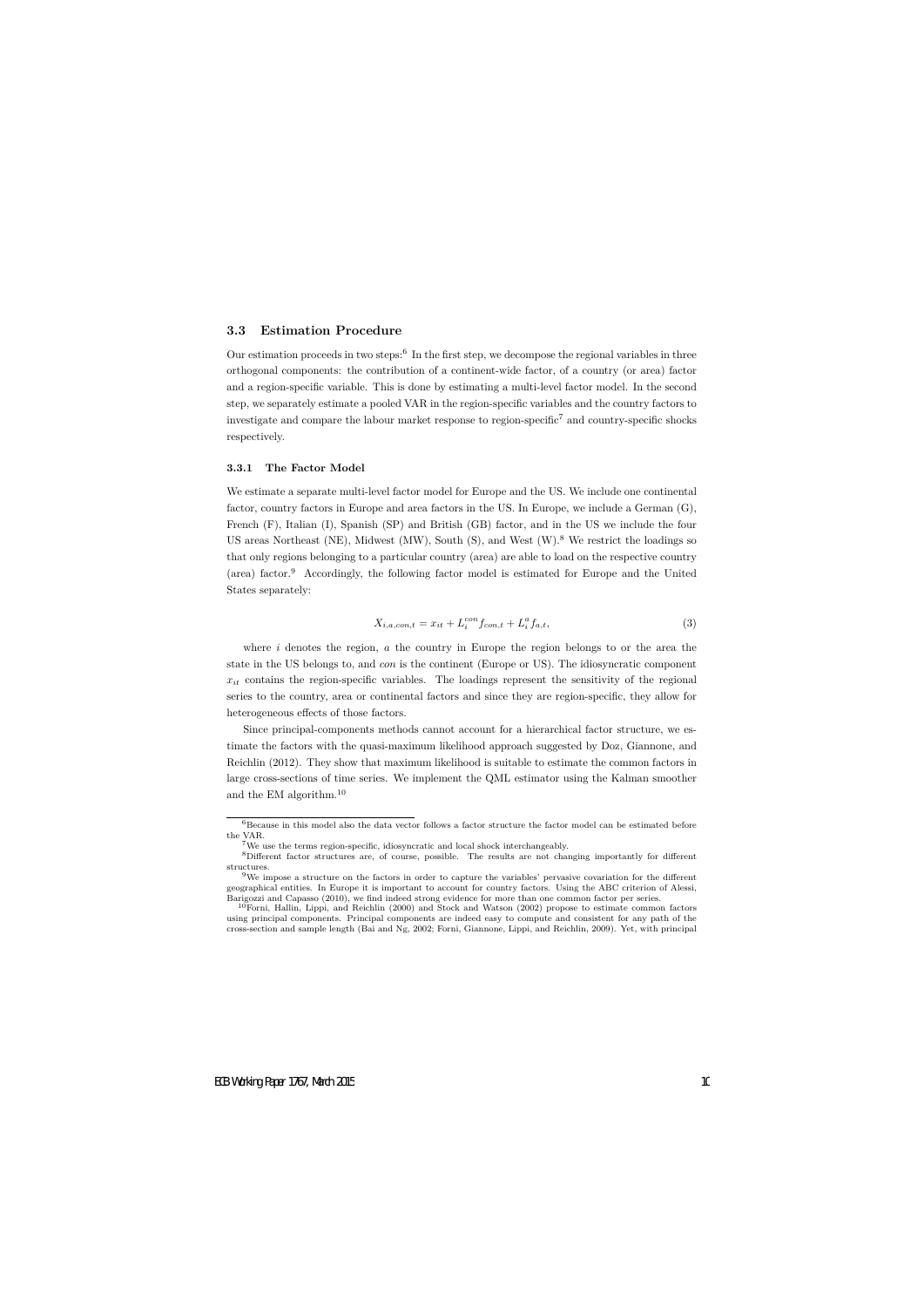#### **3.3.2 The Vector Autoregression Model**

We then separately estimate the following panel VARs and pool over different subsamples:

$$
x_{i,t} = \phi_{i0} + \phi_1(L)x_{i,t-1} + \epsilon_{i,t},
$$
\n(4)

$$
f_{a,t} = \phi_{a0} + \phi_1(L)f_{a,t-1} + \epsilon_{i,t},
$$
\n(5)

where the region- or country-specific constants represent regional or country fixed effects that allow for different long-term averages. Given our large cross-section and modest sample length the two-step procedure does not cause a generated regressor problem (Pagan, 1984; Bernanke and Boivin, 2003; Bai and Ng, 2006) so that we can indeed treat the region- and country-specific variables as observations (Bai, 2003; Giannone and Lenza, 2009).

The short and long run adjustment of the regional labour market can then be analysed by tracing out the impact of a shock to the employment growth equation on the other variables. The identifying assumption is that this shock captures unexpected changes in regional labour demand meaning that contemporaneous employment growth is weakly exogenous in the other equations of the VAR. The Choleski decomposition implies that current changes in employment affect both employment and participation rates but not vice versa. There are examples that violate this assumption, for example changing fertility rates, but we assume these changes are small relative to the labour demand shocks.<sup>11</sup>

A region-specific labour demand shock is a change in labour demand in a region that is uncorrelated with national and continental labour demand. Think for example of a change in local government spending, the bankruptcy of a big company with many employees in one particular region, or a regional natural catastrophe like a storm tide. Examples of shocks to country-specific labour demand could result from a change in military spending, oil prices, a national banking crisis or changes in national policies.

components it is not possible to restrict the factor structure as we intend. Other authors working with structural factors include: Forni and Reichlin (2001); Bernanke, Boivin, and Eliasz (2005); and Boivin and Giannoni (2006). Also Kose, Otrok, and Whiteman (2003) apply a likelihood based estimator. The QML approach of Doz, Giannone, and Reichlin (2012) assumes that all series are I(0). In our case, however, some series are I(1). Principal components deliver consistent estimates also in this case (Bai and Ng, 2004). We re-estimate the three global factors using principal components and the structural factors of the remaining unexplained fluctuations – that all turn out to be I(0) – with the QML approach. The factors are very similar. Doing the factor analysis in two steps underestimates the errors, because the QML estimation uses estimated data. However, in the VAR we treat the region-specific variables and factors in any case as observations (Bai, 2003; Giannone and Lenza, 2009).

 $11$ Dao et al. (2014) in a recent working paper test the assumption for the US and conclude that identification with an instrument reveals a lower contribution of migration. We are not fully convinced that the only effect of the IV identification is a clearer demand shock, as it may also change the type of the adjustment. Because the IV approach is very difficult to implement in Europe also Dao et al. (2014) rely on our assumption for their European analysis.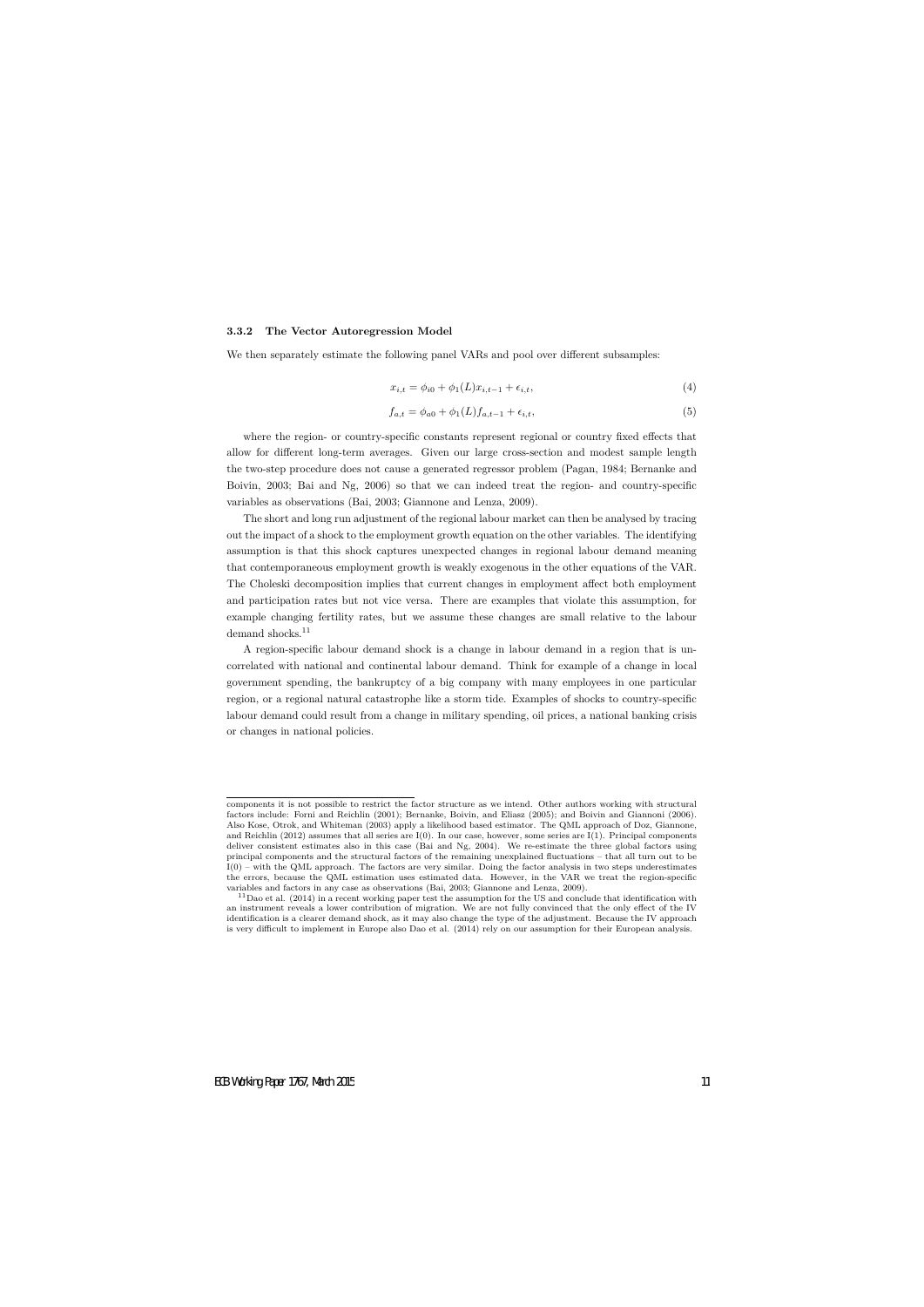Note that

$$
E_{it} = \frac{E_{it}}{L_{it}} \frac{L_{it}}{P_{it}} P_{it}.
$$
\n
$$
(6)
$$

When we take the logarithm and first differences, rearranging leads to

$$
\Delta \log P_{it} = \Delta \log E_{it} - \Delta \log \frac{E_{it}}{L_{it}} - \Delta \log \frac{L_{it}}{P_{it}}.\tag{7}
$$

The change in population is a linear combination of the variables in the VAR. We can distil the population response since any employment change that is not explained by the employment rate or the participation rates is attributed to a change of the population. Following Blanchard and Katz (1992), we will assume that these changes are due to migration.

## **4 Data, Descriptive Statistics, Variance Decomposition**

### **4.1 Regional Disaggregation and Data Sources**

The regional disaggregation follows Blanchard and Katz (1992) for the US and is similar to Decressin and Fatás (1995) for Europe. For the US, the disaggregation is straightforward: we count each state plus the District of Columbia as a region so that there is a total of 51 US regions. In Europe entities of comparable size refer less strictly to administrative divisions. Yet, all regions in the sample can be understood as consisting of one or more NUTS2-regions. We include eight French, seven German, eleven Italian, seven Spanish, and eight British regions, as well as Belgium, Denmark, Greece, Ireland, the Netherlands and Portugal. While Decressin and Fatas (1995) classify the small countries as regions, they are treated as countries in our set-up. For a list of all regions see Table A.1 in the Appendix.

We use data on the population, labour force and employment, from which we compute the employment growth, the (un)employment rate, as well as the participation rate. Our time series starts in 1976 and ends in 2013 so that it covers 38 years. The primary European data sources are the national Labour Force Surveys. We apply some data modifications to fill in missing data points and replace data of obviously bad quality using data from different international and national sources. The data from different sources is linked using adjusted growth rates of the working-age population, the unemployment and the participation rates. They are then used to extend the most recent data backwards. We compared different ways to link the data and found that differences are minor. For European regions we restrict the sample to the working-age population so that all series cover only persons between 15 and 64 years old.

For the US we use the Current Population Survey (CPS) as our main data source because it is comparable to the European Labour Force Surveys. In section 6 below, we also use Local Area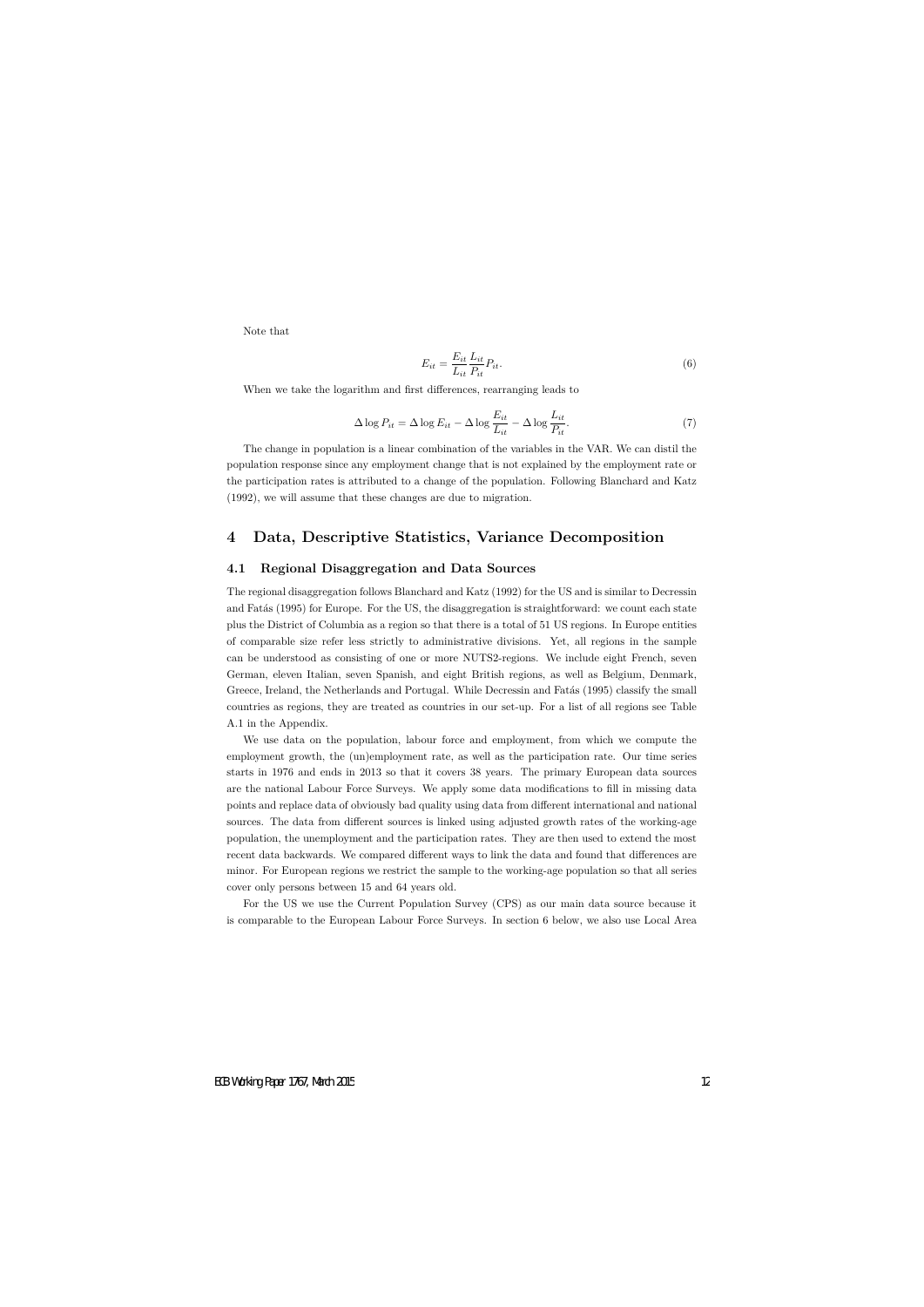Unemployment Statistics (LAUS) from the Bureau of Labor Statistics as an alternative data source for investigating the US adjustment mechanism because these are based on establishment data and therefore are closer to the data used by Blanchard and Katz (1992). All US series include all persons older than 15 years.

### **4.2 Descriptive Statistics**

In 2013 the average regional population in the US was 4.8 million with a standard deviation of 5.4 million leading to a coefficient of variation of 1.1. With 30 million California was the biggest region in the US and with less than half a million Wyoming was the smallest. The average regional working-age population in Europe is very similar and equal to 4.6 million but the standard deviation is with 2.4 million smaller, resulting in a smaller coefficient of variation, 0.5. Nordrhein-Westfalen in Germany is the largest region with a working-age population of 12 million in 2013, whereas Abruzzi-Molise in Italy is the smallest with only 1 million inhabitants. The total population covered in 2013 was 240 million in the US and 220 million in Europe.

The average unemployment rate in a US region in 2013 was 6*.*8% with a standard deviation of 1*.*6%. In Europe the average unemployment rate was nearly twice as high, namely 12*.*5%, and the regions were much more heterogeneous, as indicated by a standard deviation of 7*.*9%. Over the whole sample the average unemployment rate was 6% in the US and 10% in Europe.

Employment growth fluctuates strongly, in particular in the US. While employment growth was on average higher in the US than in Europe in the earlier part of the sample, growth rates have become more similar since then. The unemployment rate is less volatile and returns to its mean roughly every ten years. During most of the sample the unemployment rate is higher in Europe than in the United States. The participation rate in Europe shows a clear upward trend throughout the sample, whereas in the US the participation rate increased until 2000, and started to decline afterwards.<sup>12</sup>

Figure 1 plots the standard deviation of regional unemployment rates over time. In Europe regions diverged until 1998. Coinciding with the introduction of the euro in 1999, however, the trend reversed and they converged fast.<sup>13</sup> Since 2008 regional unemployment rates are again diverging strongly. As a result, in 2013 the dispersion reached its maximum over the sample period. Beyer and Stemmer (2014) analyse the distribution of European regional unemployment at the NUTS2 level and show that inner distributional trends have reversed as well. Regions that experienced strongly decreasing unemployment rates before 2008 were hit hardest by the recent events.

Note that regional unemployment dispersion is considerably lower in the US than in Europe,

 $12$ Figure B.1 in the Appendix plots the continental means of employment growth, the unemployment rate and the participation rate over the period 1977 till 2013 in the US and Europe.

<sup>&</sup>lt;sup>13</sup>In the same period the standard deviation of unemployment rates of other developed countries decreased as well, but less than in Europe (Estrada, Galí and López-Salido, 2013).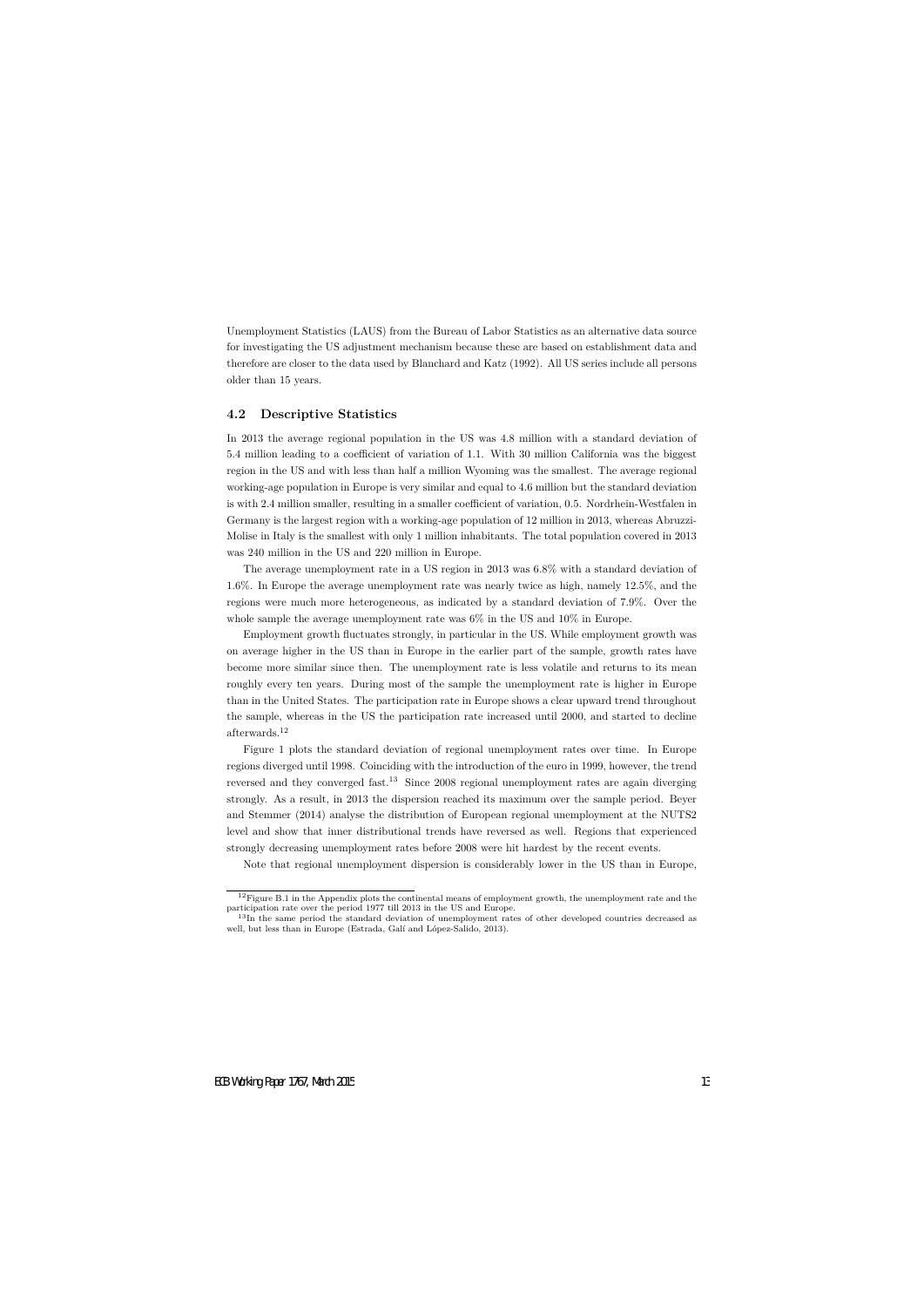

**Figure 1:** Standard deviation of regional unemployment rates

confirming that US regions are more homogenous than European ones. Also note that in the US regions diverge particularly in recessions: the three steepest increases of the standard deviation – in the early eighties, the early nineties, and between  $2008$  and  $2010 -$  all coincide with recessions.<sup>14</sup>

### **4.3 Variance Decomposition**

Next we estimate the multi-level factor model (3) to extract the common factors from the data.

|                    | EU | Country | Region |
|--------------------|----|---------|--------|
| Employment Growth  | 28 | 29      | 43     |
| Employment Rate    | 41 | 36      | 23     |
| Participation Rate | 69 | 16      | 16     |
|                    | US | Area    | State  |
| Employment Growth  | 38 | 14      | 49     |
| Employment Rate    | 65 | 15      | 20     |
| Participation Rate | 54 | 18      | 29     |

**Table 1:** Variance Decomposition

Table 1 reports the proportion of variance explained by each level for each variable. The common European factor explains 28% of the employment growth fluctuations, 41% of fluctuations in the employment rate and 69% of fluctuations in the participation rate. Country factors are nearly as important for the first two series, but matter less for changes in the participation rate. The importance of the country factors in Europe supports our strategy to estimate a multi-level factor

<sup>14</sup>The connection between increasing standard deviations and recessions is also discussed in Greenaway-McGrevy and Hood (2014) as well as in Dao et al. (2014).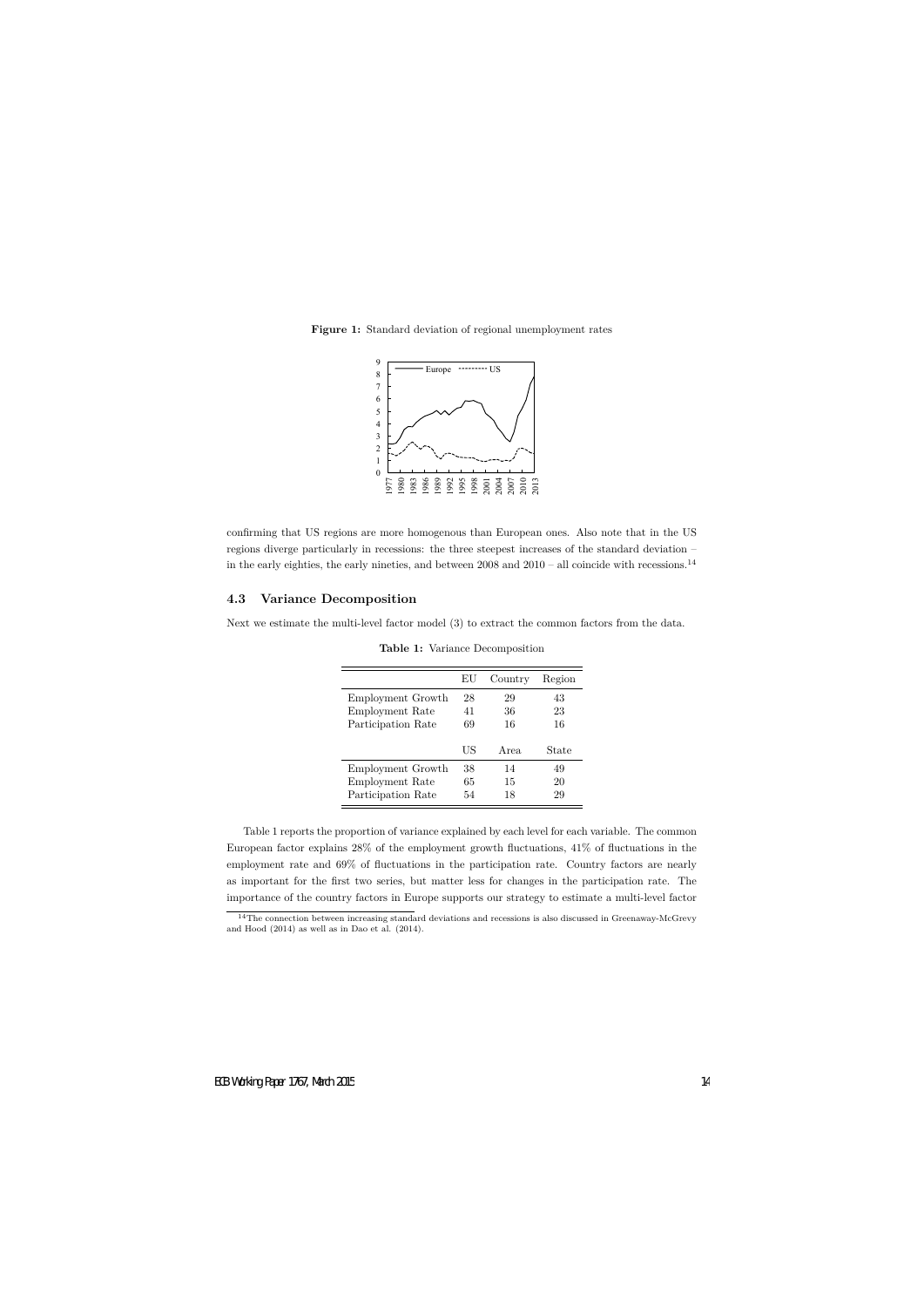model. Together the EU and country factors capture between 57% of the variance in employment growth and 84% of the variance in the participation rate. Idiosyncratic fluctuations are most important for the employment growth rate.

The greater homogeneity of the US economy is reflected in the fact that the US factor plays a more important role in accounting for both employment growth and employment rate fluctuations. As expected, US states are thus more correlated and their business cycles more aligned than regions in Europe. The area factors, on the other hand, explain less than half of the variance that is captured by the country factors, clearly showing that country factors are more important in Europe. The contributions of region-specific shocks are similar to the ones in Europe with a slightly higher contribution for the employment growth.

## **5 Labour Market Adjustments**

In this section, we compare the labour market adjustment of regions to region-specific shocks in Europe and the US, and analyse as well the country adjustment in Europe. Moreover, we analyse changes in the role of labour mobility over time. In each case, the figures below report impulse responses of the employment level, the employment rate and the participation rate to a positive one standard deviation shock to labour demand. Note that deviations of the employment rate are approximately equal to negative deviations of the unemployment rate. The responses show percentage deviations from region-specific means. In addition, we include tables showing the adjustment in the first five years and in the long run to a normalised initial increase of 100 jobs. Each table reports in the first line the number of newly created jobs and in the lines below it decomposes the new jobs. Some of the new jobs are filled with formerly unemployed, others with people previously not forming part of the labour force and the remaining jobs are filled with people moving into the region.

### **5.1 Regional Adjustment to Region-Specific Shocks**

First we discuss the adjustment of regions to region-specific changes in labour demand and compare the adjustment in Europe and the US. We estimate  $(4)$  and allow for two lags.<sup>15</sup> We test for unit roots and confirm that all series are stationary so that the model specification is appropriate.<sup>16</sup>

Figure 2 shows the impulse responses for Europe in the left and for the US in the right panel and Table 2 translates the impulse responses in contributions of workers by the employment rate, the participation rate and migration. Note, first, that following a positive labour demand shock the employment level increases on impact, then falls back towards its initial level, but remains above it

<sup>15</sup>Two lags are usually used in the literature. We estimate the model also with only one and four lags and find that the results are very similar.

<sup>&</sup>lt;sup>16</sup>We use the panel unit root test of Harris and Tzvalis (1999) and reject a unit root for all series at the 1% level.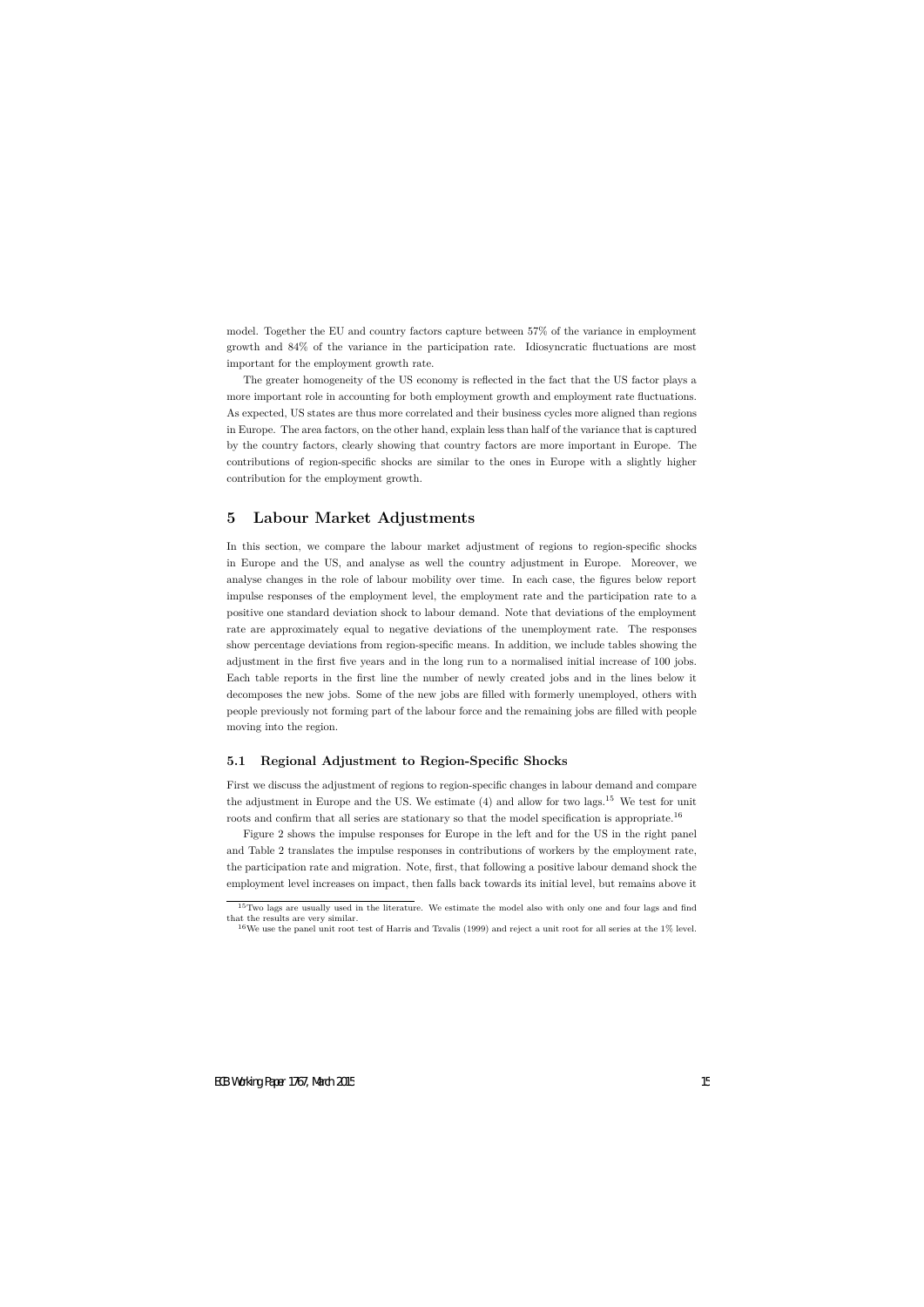

**Figure 2:** Regional adjustment to region-specific shock

in the long run. The fact that some but not all of the initial increase in employment remains in the long run suggests that both labour migration and job destruction and creation play a role in the adjustment process. If no jobs disappeared, the permanent effect would be the size of the initial increase. If, on the contrary, no migrants were moving into the region, the permanent effect on employment would be zero. Since in the long run the unemployment and participation rates revert to their pre-shock baseline, the permanent change in employment must stem from migration. The permanent change in employment relative to the initial increase thus reveals the relative importance of job destruction and creation versus migration of employees. Due to the normalization the number of workers migrating in the long run reported in the tables can be interpreted as the long-run contribution of migration as percentage of the initial increase in employment.

|                                                     |                 |                | Europe         |                |              |                           |                 |               |               | United States        |                                 |                            |
|-----------------------------------------------------|-----------------|----------------|----------------|----------------|--------------|---------------------------|-----------------|---------------|---------------|----------------------|---------------------------------|----------------------------|
| Years                                               |                 | $\mathbf{2}$   | 3              | 4              | 5.           | 10                        | 1               | $\mathbf{2}$  | 3             | $\overline{4}$       | 5                               | -10                        |
| Employment<br>Employment rate<br>Participation rate | 100<br>20<br>41 | 83<br>18<br>18 | 73<br>16<br>15 | 64<br>11<br>11 | 59<br>7<br>8 | 50<br>1<br>$\overline{2}$ | 100<br>13<br>44 | 92<br>9<br>30 | 72<br>5<br>12 | 62<br>$\overline{4}$ | 59<br>$\theta$<br>$\mathcal{D}$ | 57<br>$\theta$<br>$\theta$ |
| Migration                                           | 39              | 47             | 42             | 43             | 44           | 47                        | 43              | 54            | 56            | 57                   | 57                              | 57                         |

**Table 2:** Regional adjustment to region-specific shock

A number of points are worth making. First, the adjustment towards the new steady state is faster in the US than in Europe. Employment reaches its long run level after 10 years in Europe and after five years in the US. After three years both the employment and participation rate continue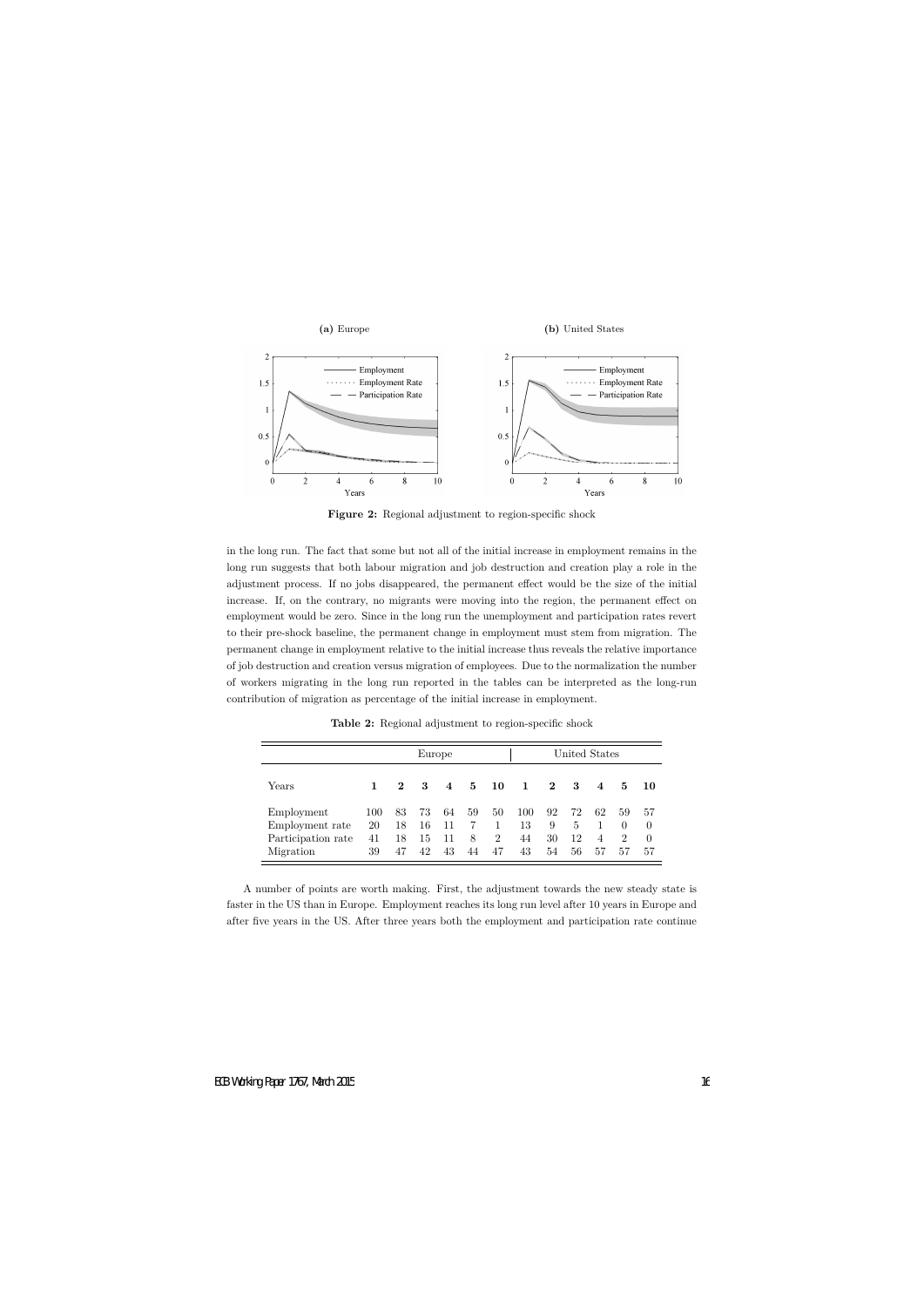to contribute substantially in Europe, but not in the US. After four years they still contribute more than 20 per cent in Europe, but only five in the US. The employment rate (or unemployment rate) reacts much stronger in Europe and contributes a lot more to the adjustment than in the US. Migration, on the other hand, contributes a bit less in Europe over the whole adjustment period. Overall, a shock changing employment initially by 100 workers leads to 47 immigrants in Europe and 57 in the US. In other words, due to migration 47% of the initial increase of employment becomes permanent in Europe and 57% remain in the US. While migration is higher in the US, the differences are not large.

Summarizing, there are differences between the regional adjustment mechanisms in Europe and the US – in Europe it is more persistent, employment rates contribute more, and migration a little less – but the differences are smaller than previous work suggests. Compared to Decressin and Fatás (1995), we find a faster adjustment mechanism, a more important role for job creation (and consequently a less important role for migration), and smaller differences between Europe and the US.

### **5.2 The National Adjustment Mechanisms in Europe**

Next we investigate the role of migration in labour market adjustment across countries. The costs of migrating across countries are likely to be higher than those of migrating between regions due to the larger distance, greater language and other cultural barriers, and other institutional obstacles like the limited portability of pension and other social security rights. We should therefore expect a lower contribution of migration to the adjustment process following country-specific labour demand shocks.

We use the five country factors from  $(3)$  and add our small countries so that we have a crosssection of 11 countries. We estimate (5) and due to the smaller cross-section now allow for only one lag. Again we confirm the empirical validity of the VAR specification.<sup>17</sup>

|                                                                  |                       |                       | Country               |                        |                      |                              |
|------------------------------------------------------------------|-----------------------|-----------------------|-----------------------|------------------------|----------------------|------------------------------|
| Years                                                            | 1                     | 2                     | 3                     | $\boldsymbol{\Lambda}$ | 5                    | 20                           |
| Employment<br>Employment rate<br>Participation rate<br>Migration | 100<br>42<br>40<br>18 | 115<br>52<br>41<br>22 | 109<br>45<br>37<br>27 | 99<br>35<br>33<br>31   | 89<br>26<br>28<br>34 | 40<br>$-2$<br>$\Omega$<br>43 |

**Table 3:** National adjustment to country-specific shock

<sup>17</sup>Here we test for unit roots using the test developed by Levin, Lin and Chu (2002). A unit root is rejected at the 1% level for the employment growth, the participation rate, and for the employment rate.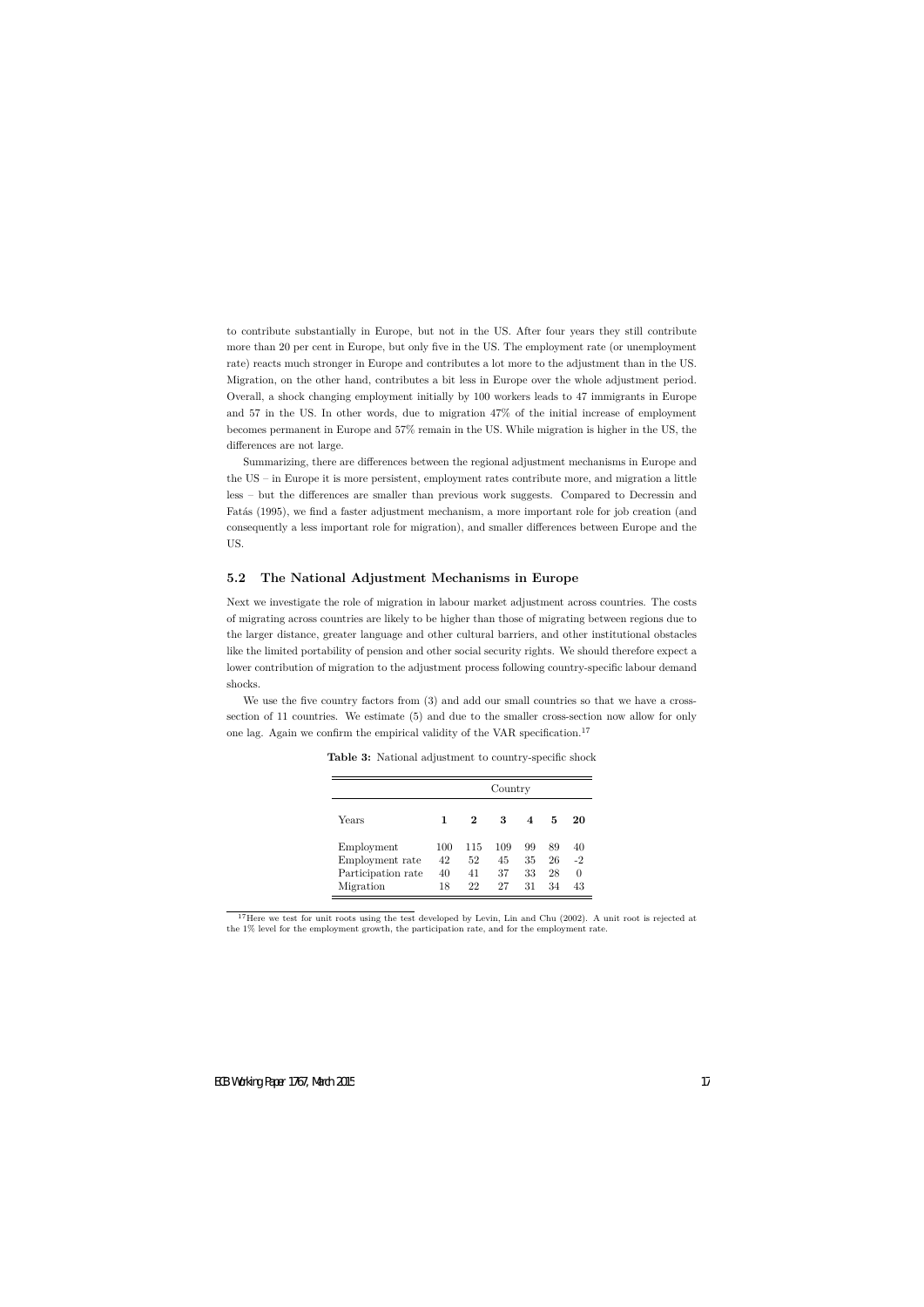

**Figure 3:** National adjustment to country-specific shock

The left panel in Figure 3 shows the impulses responses of a one standard error positive labour demand shock as before. Note that the standard errors are now larger as the cross-section is smaller. The employment and participation rate contribute nearly equally in all years and need 15 years to return to their pre-shock level. As a result, the adjustment process takes longer in response to country-specific shocks than in response to region-specific shocks. The right panel compares the number of migrants in the first five years after an initial employment change of 100 workers for the different adjustment mechanisms. From before we know that the number of migrants is somewhat lower after a region-specific shock in Europe compared to the US. Migration is much lower after a country-specific shock, in particular in the first years after the shock. The employment rate, on the other hand, reacts much stronger. Part of the recent increase of the heterogeneity in Europe may indeed result from the stronger contribution of the employment rate in Europe.<sup>18</sup>

Table 3 contains again the decomposition into workers for an unexpected increase of 100 jobs. Following such a country-specific shock, only 18 workers migrate to a country experiencing an unexpected increase of the employment level by 100 jobs, whereas around 40 workers migrate after a region-specific shock of that size in Europe and the US. These differences become smaller over time. Migration also contributes less to the change in employment relative to the participation and employment rate. In the first three years it contributes on average 51% to the regional employment change in Europe after a local shock but only 21% to the national adjustment after a country shock.<sup>19</sup>

Summarizing, we find that migration plays a less important role in the adjustment to countryspecific shocks. Since in Section 5.1. we found that the regional adjustment processes in Europe and

<sup>&</sup>lt;sup>18</sup>Note, however, that without the surprisingly strong migration response after region-specific shocks, differences in regional labour market conditions would be even larger.

<sup>&</sup>lt;sup>19</sup>We have also estimated the national adjustment mechanism with the country series instead of the factors. Results are very similar.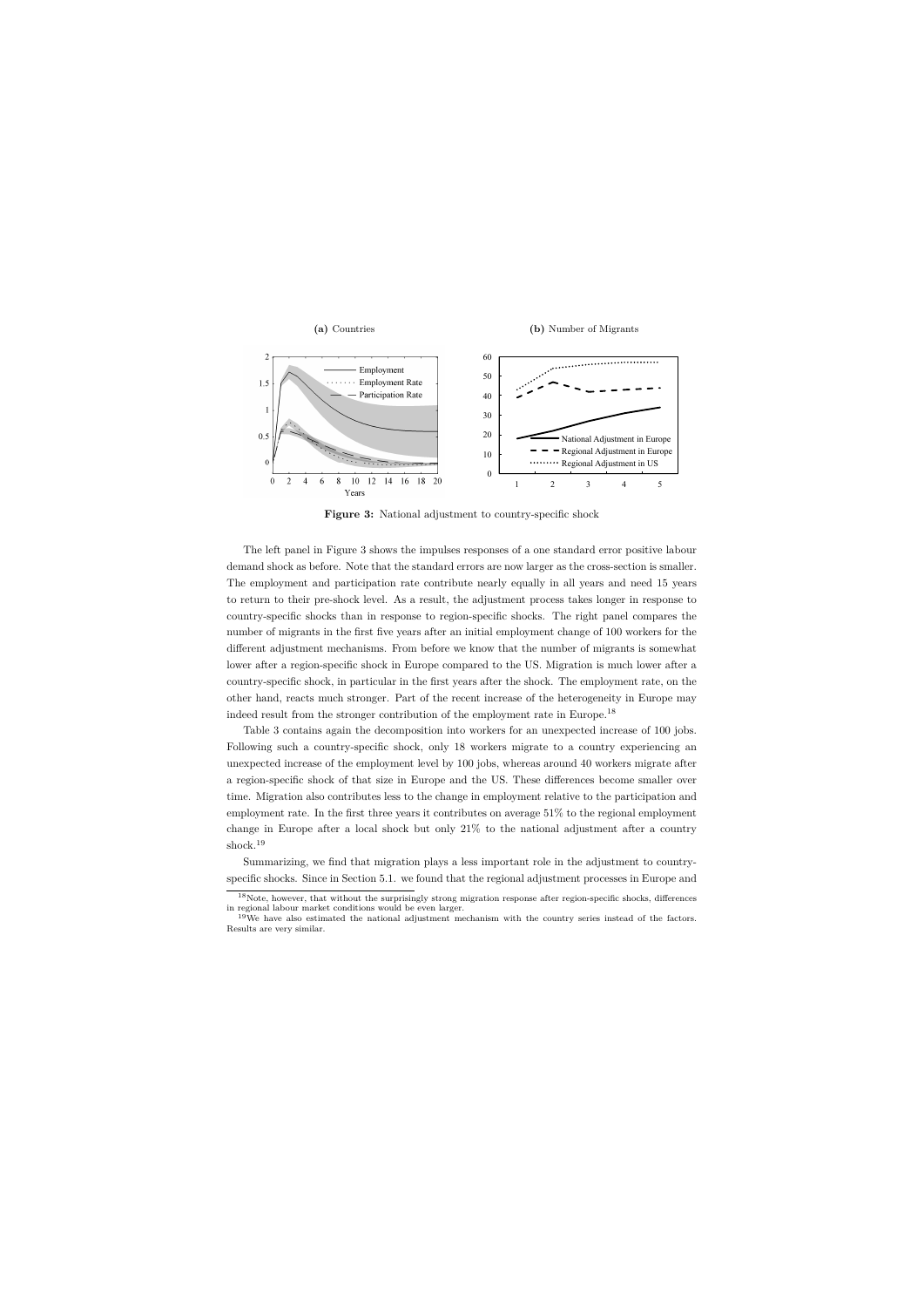the US are not very different, it follows that it is mostly lower labour mobility between European countries that slows down adjustment in Europe. This finding is in line with Bartz and Fuchs-Schündeln (2012), who also show that country borders impede labour market integration in Europe.

#### **5.3 Changes over time**

In the previous sections we reported the full-sample results. Given the evidence of changes in labour mobility discussed in the introduction, in this section we analyse whether the role of migration has changed over time. To do so, we estimate the VARs of equations (4) and (5) for two subsamples separately (1977-1999 and 1990-2013). While this obviously shortens the sample, we still have 23 observations per subsample and thus nearly twice as many observations as Blanchard and Katz  $(1992)$  and Decressin and Fatás  $(1995)$ . Still, we reduce the lag length to one and focus mainly on the first five years in order to minimize issues related to sample length. Note that our samples overlap so that changes originate in differences in the adjustment in the first and last 13 years.

Figure 4 shows the changes of the regional migration response in Europe and the US, as well as the national migration response in Europe. The left panel plots the total number of migrants after a shock of 100 workers in the first five years. The dashed lines show the numbers of migrants between 1977 and 1999 and the solid lines the numbers between 1990 and 2013. In addition, we use pie charts to report the average percentage contributions of the employment and participation rate and of migration to the employment change in the first three years. This allows us to see whether migration has become relatively more important or not.

The upper panel reports the changes in the regional adjustment in Europe. The total number of migrants has risen in all years and also the percentage contribution of migration has increased. Molloy, Smith and Wozniak (2011) analyse inter-NUTS2 mobility in Europe using a LFS question asking whether respondents moved in the previous year. In line with our results, they find that mobility rates were either flat or slightly increasing in the early 2000s.

The increase of migration in Europe detected by Beine et al. (2013) refers to migration between countries and not regions. As discussed in the introduction, recent divergence in unemployment rates across European countries has led to increased migration in Europe. It is thus interesting to see whether we can also detect changes in the adjustment to country shocks using our methodology. The middle panel of Figure 4 shows the changes in the country adjustment mechanism. As expected, the total number of migrants in response to an initial increase in employment of 100 has indeed increased. After three years, for example, it increased from 31 in the first subsample to 45 in the second subsample. And also the permanent effect of a country shock on migration has become more important. Although not directly comparable, our results therefore qualitatively confirm the findings of Beine et al. (2013). In sum, we find that in the most recent subsample country-specific changes in labour demand set in motion more cross-country movement in workers and that this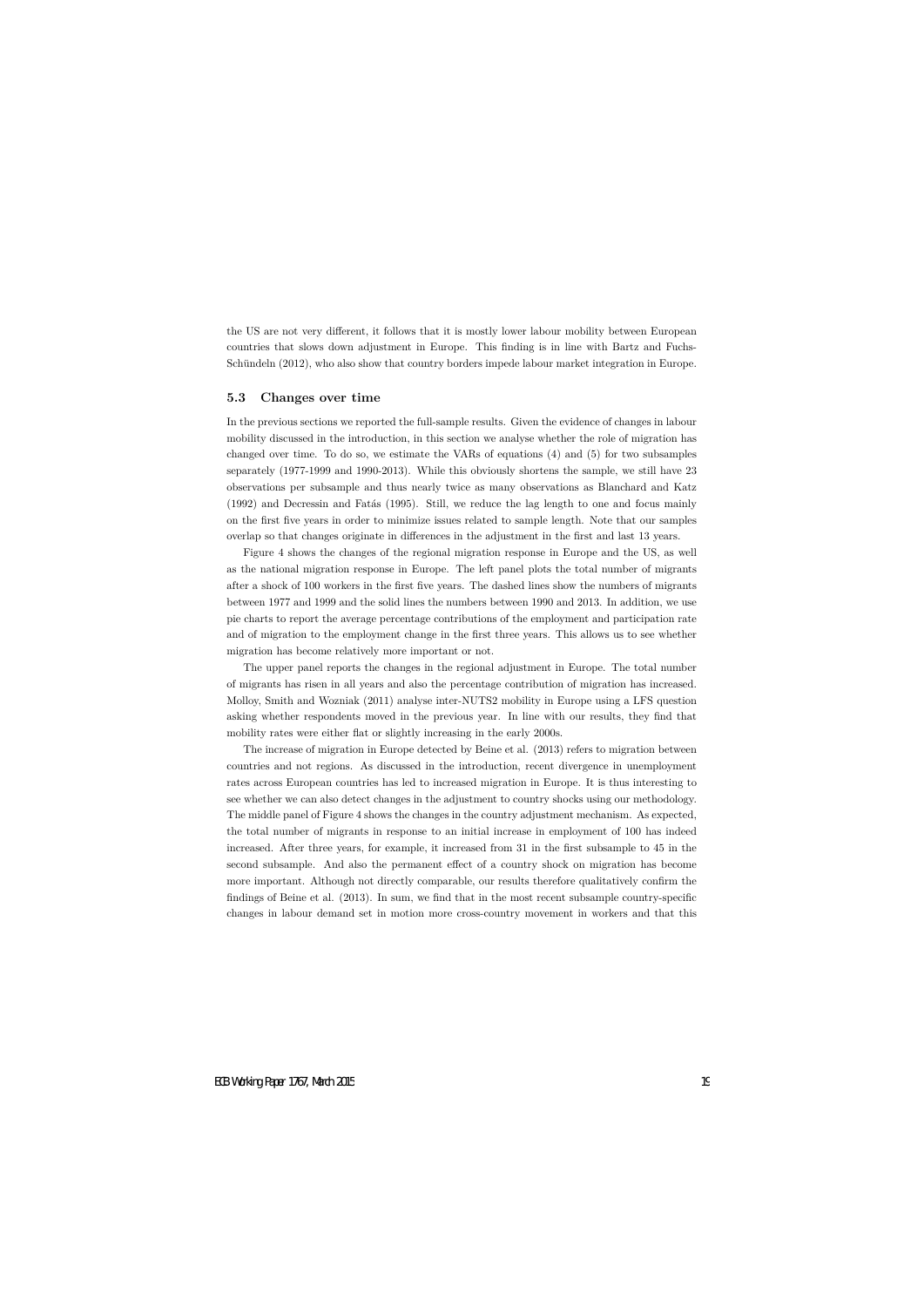**Figure 4:** Change of Migration



migration contributes more relative to the employment and participation rate. At the same time, the role of migration between countries remains lower than its role between regions.

Finally, the lower panel shows changes in the role of migration in the US. The total number of migrants after a region-specific shock has notably decreased in all years. Three years after the shock the number of migrants has decreased from 56 to 44. As the pie charts show, the percentage contribution has declined as well and is compensated by a more flexible labour force. For the US our results are thus in line with Dao et al. (2014) and relate nicely to the literature on declining labour mobility in the US.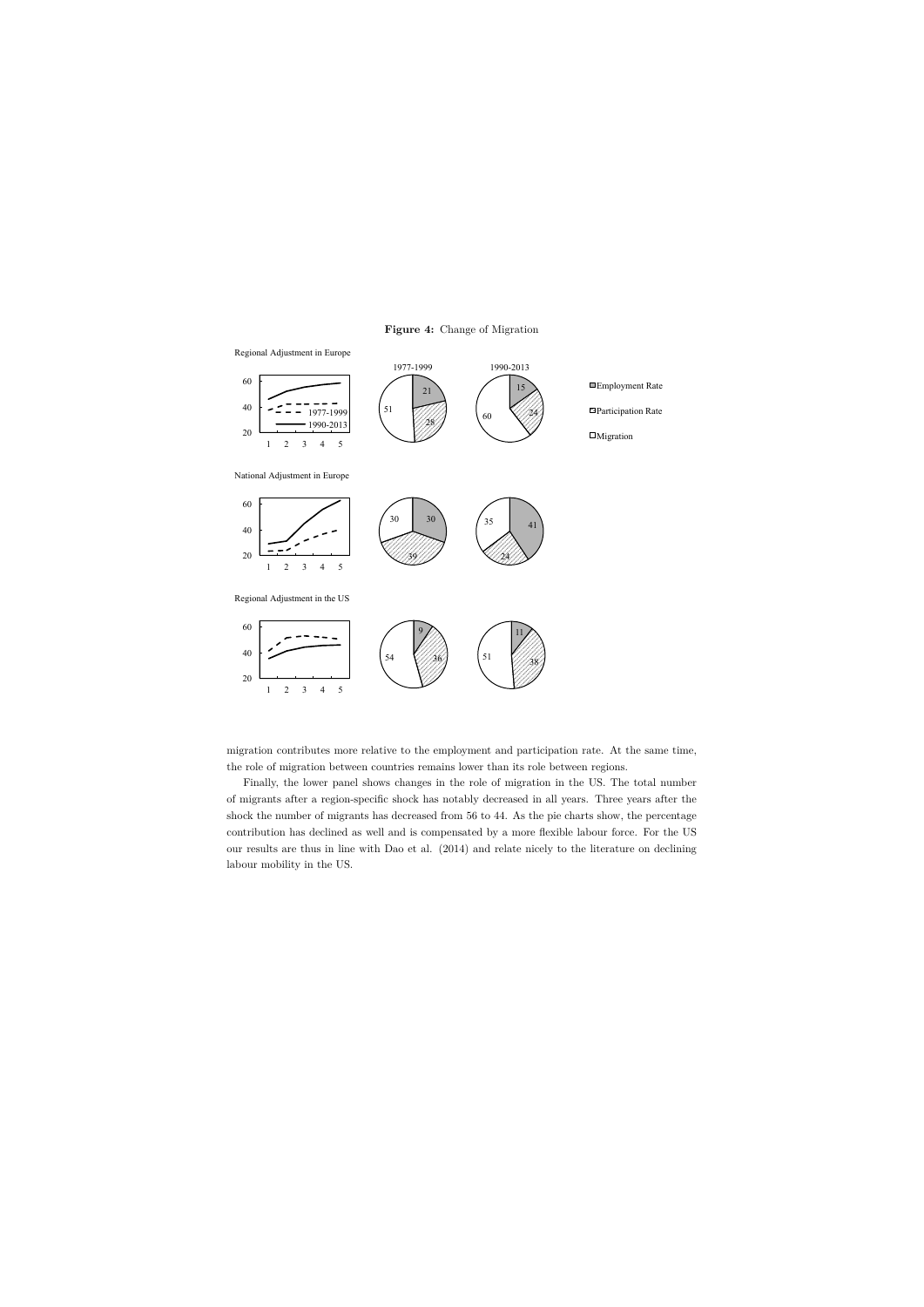

**Figure 5:** Regional adjustment with simple differences

# **6 Relation to Blanchard and Katz (1992)**

In this section, we apply the original methodology of Blanchard and Katz (1992), who define regional variables as simple differences from the continent-wide mean to our data. This is useful for two reasons. First, our results differ quite importantly from those of Blanchard and Katz (1992) and Decressin and Fatás (1995) who find a much slower adjustment process and a greater role for migration. In this section, we want to investigate whether these differences are mainly due to the change in methodology or also due to use of different data sets. Second, one might argue that the policy maker is interested in the regional adjustment to differences independent of the type of the shock. This may be captured somewhat better by analysing simple mean differences.

### **6.1 The adjustment with simple differences**

Figure 5 plots the impulse response functions for Europe and the US using simple differences computed as specified in (1) and Table 4 contains again the breakdown as before. While this specification results in stationary series in the US, in Europe we can reject a unit root neither in the employment rate nor in the participation rate so that that this filtering strategy is not appropriate for European regions.<sup>20</sup> As discussed before, our factor-based methodology of identifying regionspecific variables results in stationary series.

In Europe, the employment level exhibits a hump-shaped response and migration is initially lower than for region-specific shocks. The number of migrants in the first years drops from 39 to 27, but is identical in the long run. The participation rate is now much more persistent and

 $20$ With Harris-Tzvalis test we reject a unit root in the US for all series at the 1% level. In Europe only the employment growth is stationary - we reject a unit root at the 1% level – but both for the employment and participation rate we cannot reject the unit root at any level.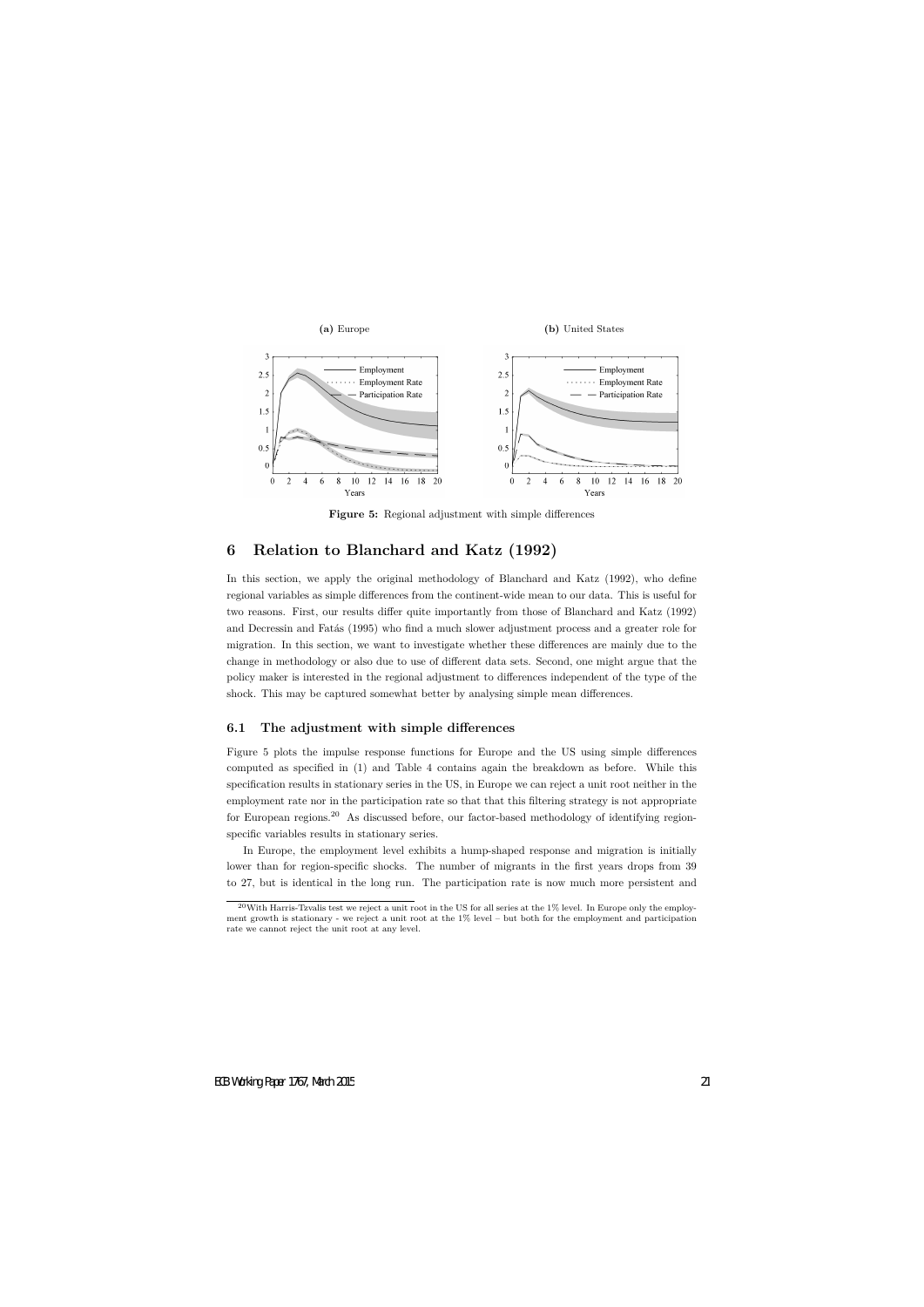|                                                                  | Europe                |                       |                       |                       |                       |                      |                       | United States         |                      |                         |                                  |                                  |
|------------------------------------------------------------------|-----------------------|-----------------------|-----------------------|-----------------------|-----------------------|----------------------|-----------------------|-----------------------|----------------------|-------------------------|----------------------------------|----------------------------------|
| Years                                                            |                       | 2                     | 3                     | 4                     | 5                     | 20                   | 1                     | $\mathbf 2$           | 3                    | $\overline{\mathbf{4}}$ | 5                                | -20                              |
| Employment<br>Employment rate<br>Participation rate<br>Migration | 100<br>34<br>40<br>27 | 118<br>45<br>36<br>37 | 124<br>49<br>38<br>37 | 119<br>44<br>36<br>39 | 111<br>36<br>34<br>41 | 57<br>-6<br>16<br>47 | 100<br>16<br>47<br>37 | 108<br>16<br>45<br>48 | 99<br>11<br>32<br>56 | 93<br>27<br>59          | 88<br>$\overline{4}$<br>22<br>61 | 63<br>$\Omega$<br>$\Omega$<br>63 |

**Table 4:** Regional adjustment with simple differences

is considerably above the pre-shock level even 20 years after the shock. The employment rate contributes stronger and is more persistent as well.<sup>21</sup>

Overall, it looks like the original BK methodology mixes the adjustment to region-specific shocks with the adjustment to country-specific shocks. This results in a more persistent adjustment process with a larger role for unemployment and a significantly smaller role for migration in the first years.

Accordingly, in the US the differences are smaller and the responses look generally similar to the ones after region-specific shocks. But again the process now takes longer to be completed and in particular the contribution of the participation rate is more persistent. Using simple differences, migration is a little lower initially, in the first year we see 37 instead of 43 migrants, and a little higher in the long run with 63 instead of 57 migrants. The general conclusions from Section 5.1 are thus confirmed.

Next, we repeat the estimation for the same subsamples as before with simple differences. Figure 6 reports again the number of migrants after a shock of 100 workers in the left panel and the average percentage contributions in the first three years in the right panel.

From 1977-1999 to 1990-2013 the total number of migrants has again gone up in Europe, though only from the third year onwards. The average percentage contribution in the first three years is nearly the same but would increase if we added more years. As before, the number of migrants has clearly decreased in the US and also the percentage contribution in the first three years has gone down. Our results from Section 5.3 are thus also confirmed.

### **6.2 Local-Area Unemployment Statistics**

While using simple differences brings the US impulse responses closer to the ones in Blanchard and Katz (1992), we still neither observe the strong hump-shaped response that characterises their responses nor the related permanent effect on migration of around 100%. In this section, we analyse whether the different data source may be the reason for this. We estimate the adjustment process

<sup>&</sup>lt;sup>21</sup>We also estimated the regional adjustment with  $\beta$ -differences (see footnote 5) and find very similar results.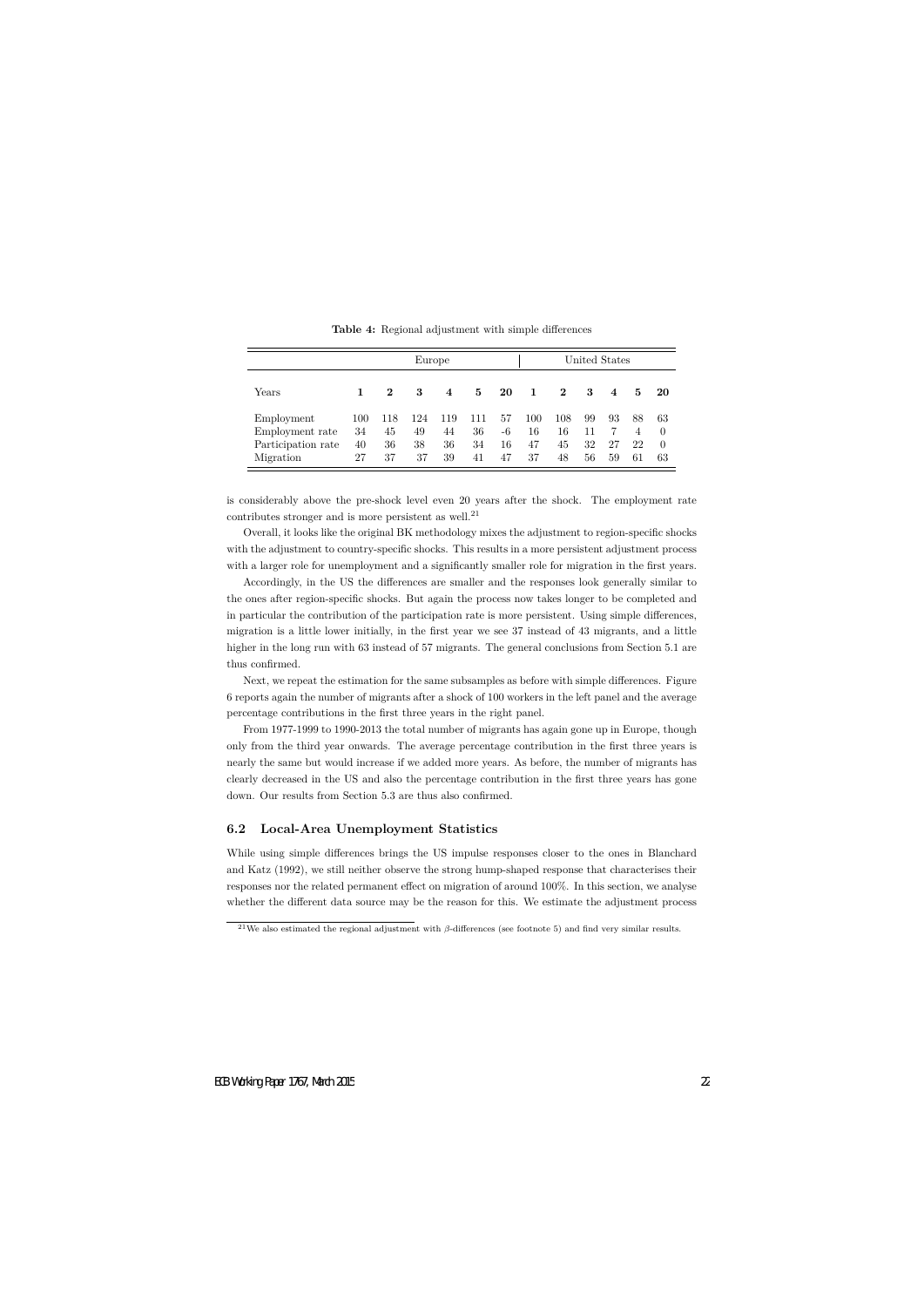**Figure 6:** Change of Migration



(4) for the US using simple differences and the LAUS dataset, which is based on establishment data closer to the data used by Blanchard and Katz (1992). Figure 7 shows the impulse responses to a positive one standard deviation shock.<sup>22</sup>

In this case, the impulse responses look very similar to the responses reported in Blanchard and Katz (1992) and more recently in Dao et al. (2014). Above all, the impulse response now is strongly hump-shaped and migration is more than twice as important in the long run and above 100%.

We can only speculate about the reasons for the large differences with our results and the larger contribution of migration in the long run. Since migration is identified as the residual of the VAR, i.e. migration is given by the change of the employment level that cannot be explained by changes in either the employment or the participation rate, the quality of the data series may be very important. Inconsistent data series may result in a larger contribution of the residual and hence of migration. Employment data from LAUS is based on establishment data and there are important differences between household and establishment series resulting from different definitions, coverages, and estimation procedures. For example, CPS employment includes self-employed persons, unpaid workers in family-operated businesses, and agricultural workers; establishment-based employment data from the Current Employment Statistics does not. Unpaid absences from work are differently accounted for and persons working in more than one establishment are counted more than once

 $^{22}$ The Harris-Tzvalis test rejects a unit root at 1% for employment growth and the employment rate and at 5% for the participation rate.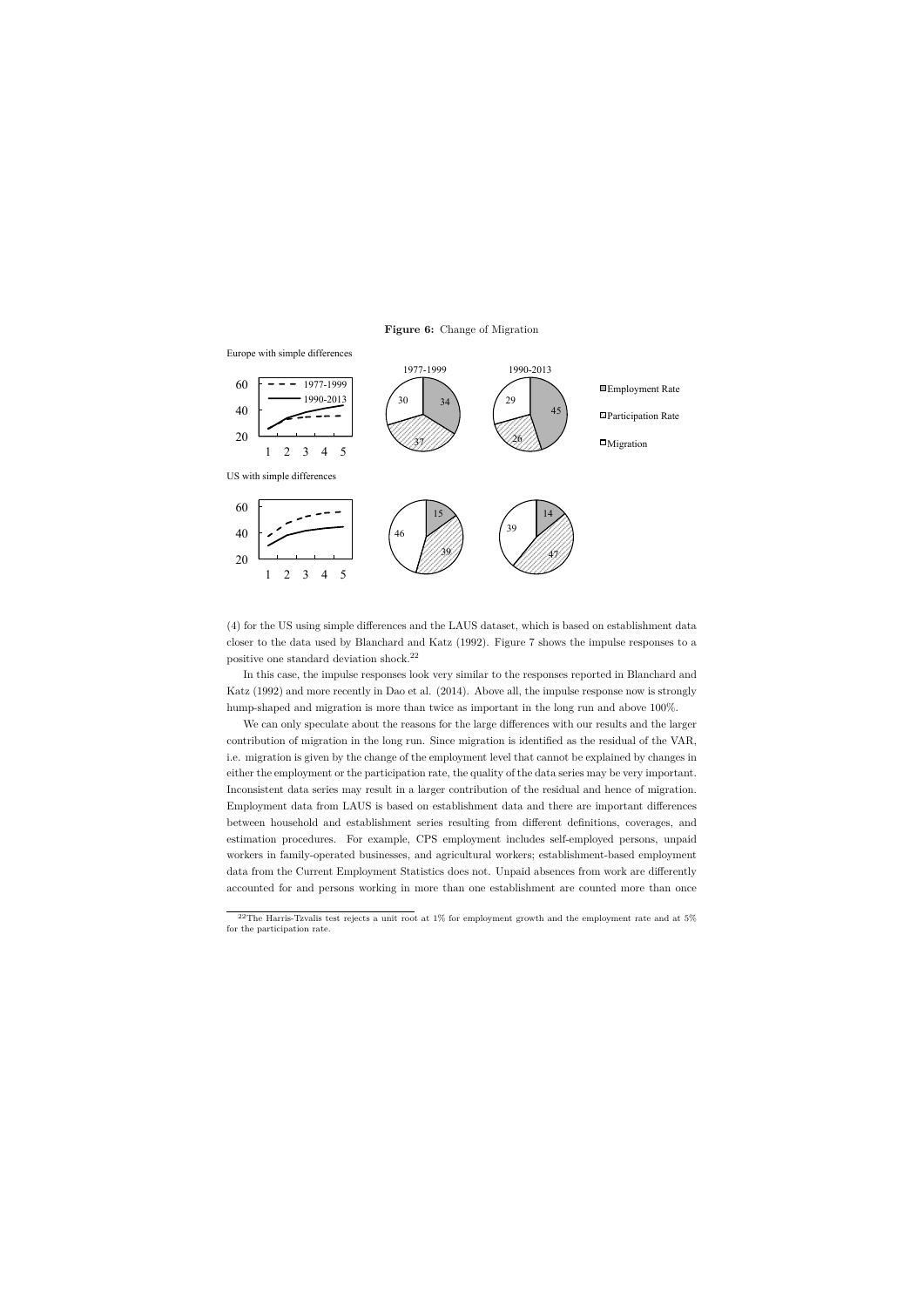

**Figure 7:** Regional adjustment with simple differences and LAUS data

with establishment-based data. The latter inconsistency clearly matters: Blanchard and Katz (1992) overestimate migration because they rely on establishment-based employment data, but on CPS data for unemployment and persons out of labour force so that some of the unexplained employment changes may result from changes in dual job holding and not migration. With LAUS data the same might happen.

# **7 Conclusion**

#### **7.1 Summary**

In this paper we revisit the role of labour mobility in regional labour market adjustments in Europe and the US. We study 41 European and 51 US regions over a period of 38 years. We use a factor model to distinguish between the regional adjustment to region-specific idiosyncratic shocks and the country adjustment to country-specific shocks. We show that distinguishing between whether migration takes place between regions or between countries matters for the relative importance of both migration and unemployment.

In particular, we find that, once we control for country factors, the regional adjustment process in Europe is not that different from the one in the United States. In both areas, migration plays a relatively important role in the long run, but in European countries the adjustment process takes somewhat longer and is accompanied by larger changes in unemployment reflecting more rigid labour markets.

What makes a difference is the cross-country adjustment process in Europe. Due to remaining differences in language, cultural factors and institutional differences, the role of migration is much less important when a country is hit by a labour demand shock. At the same time, changes in the employment rate are more important reflecting different national labour market institutions. If one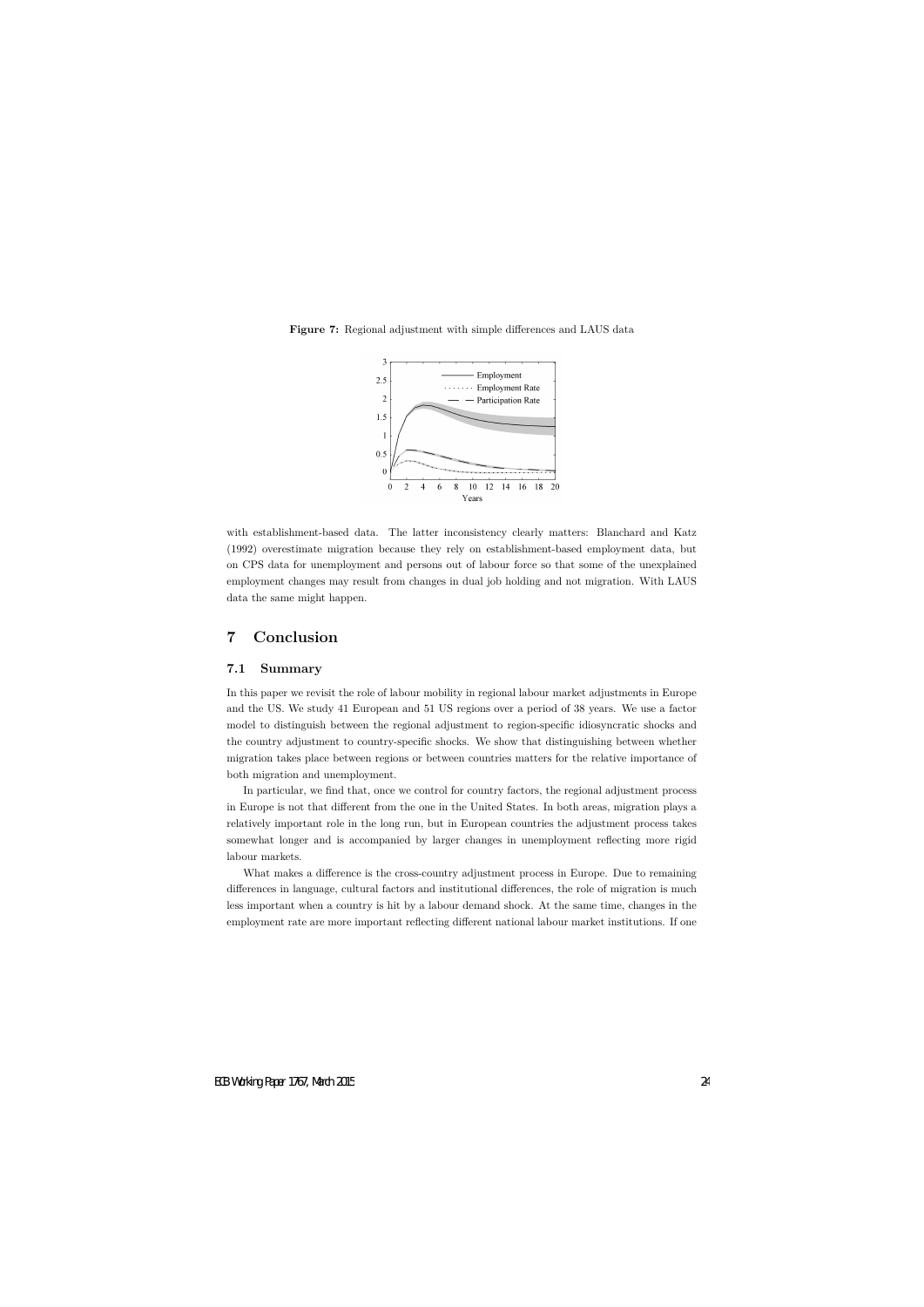does not account for the country factors, the differences in regional adjustment between Europe and the US become much larger. Using a much longer data set, we also find that the adjustment processes in Europe and the US have further converged over the past decades. This reflects both a fall in interstate migration in the US and a rise in the role of migration in Europe as European integration proceeds. The latter shows up most strikingly in an increased role of migration in the cross-country adjustment. Finally, we show that part of the difference between Europe and the US in previous studies may in addition be due to the use of different data sources.

### **7.2 Policy Implications**

Our findings can inform the policy debate in at least two dimensions. First, most of the differences in the role of migration in the regional labour market adjustment process between the US and Europe are due to remaining barriers connected with country borders. It is therefore right for European policy makers to focus on how to facilitate labour mobility across countries in Europe. Our empirical investigation shows that measures taken in the past such as the Schengen agreement, initiatives to bring down cultural barriers through exchange programmes such as the Erasmus programme or efforts like the Bologna process to harmonize educational standards may already have contributed to a greater role for labour mobility in labour market adjustment. And there is scope for additional measures to further reduce the persistence of labour market adjustment to country-specific shocks and alleviate the associated social costs. A variety of measures can be considered including promoting more flexible housing markets, increasing the compatibility of school systems, improving language education, harmonizing pension systems and promoting the portability of pension and other social security rights, and changing the general attitude towards migrants. The recent initiatives of the European Commission and Council may hence help to foster adjustment to country-specific shocks.

However, our analysis also reveals that the differences with the United States, a monetary union with a quite homogenous culture and a well-functioning labour market, are not that large. Given that cultural and language barriers are likely to persist in Europe, it is therefore important to be realistic about what increased labour mobility can achieve. The differences in the importance of migration in Europe and the US are smaller than has previously been argued, so that labour mobility might not hamper the functioning of the Euro Area as strongly as some argue.

To become more specific is difficult given the positive nature of our analysis. This would require a more structural and normative approach. In this context, one should also recall that there are also costs to migration, in particular when it involves high-skilled migration that may tend to exacerbate rather than alleviate regional disparities. Moreover, large-scale migration in Europe could be socially disruptive (Emerson, 1992; Obstfeld and Peri, 1998). Moreover, from a normative perspective it is not clear whether adjustment through workers or jobs is preferable. An acceleration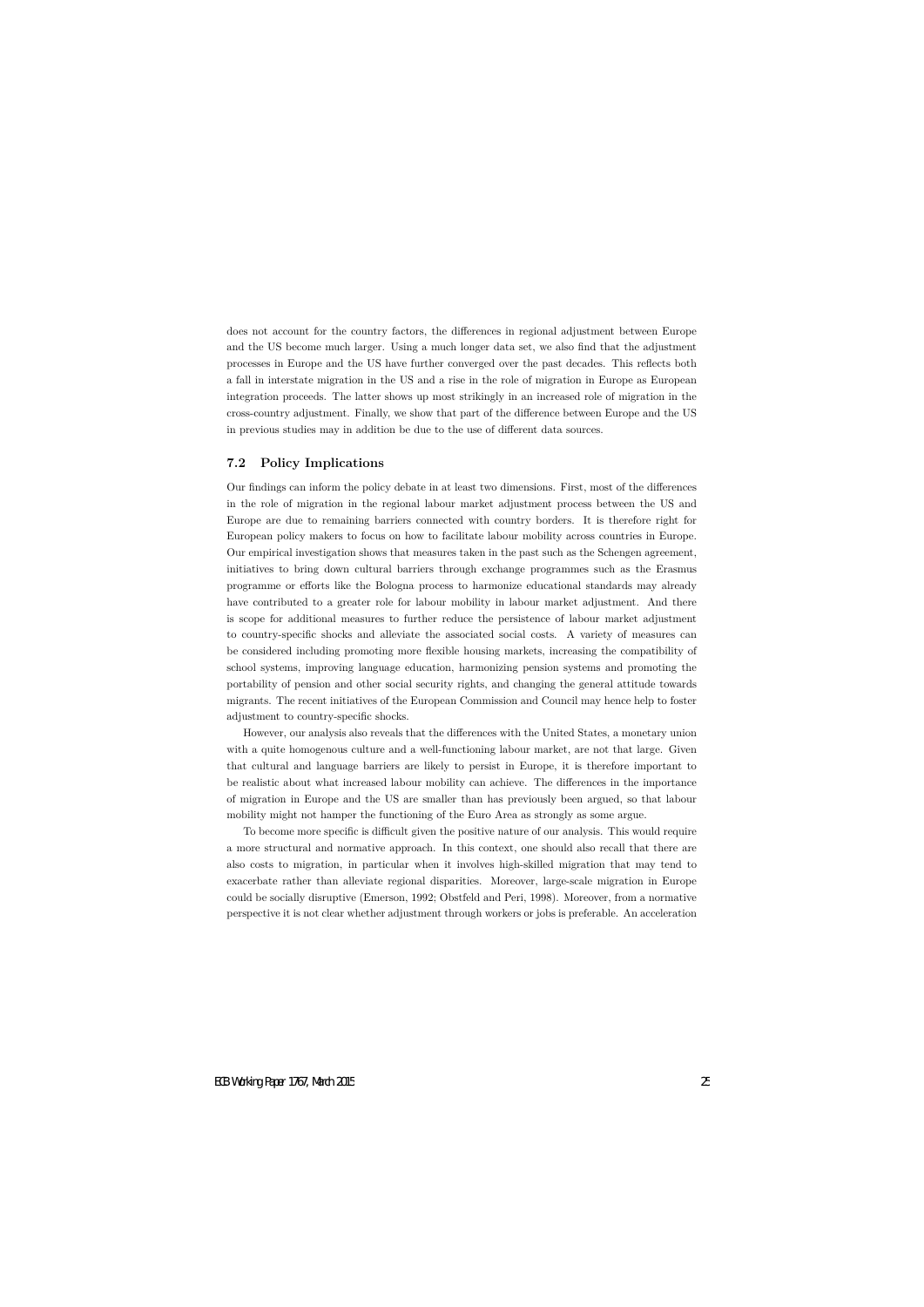of the labour market adjustment through job creation may in any case often be desirable. It may be achieved by more flexible wages – also increasing workers' mobility – and, equally important, a higher wage elasticity of jobs. In this context, it is also worth mentioning the role of regional policies and a banking union in Europe. Regional policies may be used to encourage job-creation in depressed regions, for example by offering tax deductions to firms moving in. In addition, the implementation of a banking union in Europe will foster adjustment through job creation. Morgan, Rime, and Strahan (2004) show that increased interstate banking in the US stabilised fluctuations within states and reduced divergence between them.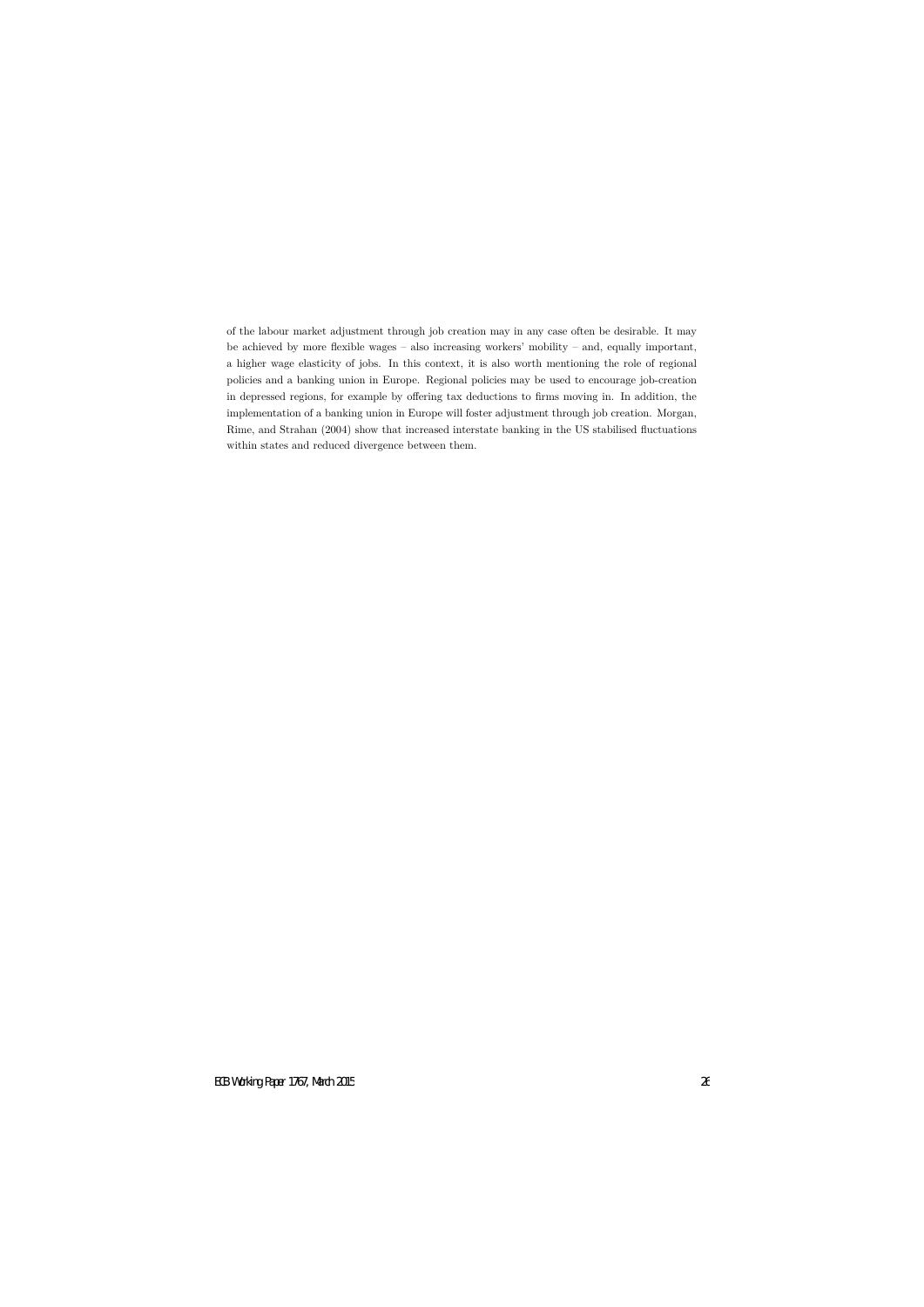# **References**

- Alessi L., Barigozzi M., and Capasso, M. (2010). Improved penalization for determining the number of factors in approximate factor models. Statistics & Probability Letters, 80(23), 1806-1813.
- Ahlfeldt, G. M., Redding, S. J., Sturm, D. M., and Wolf, N. (2012). The economics of density: evidence from the Berlin Wall. CEP Discussion Paper, 1154.
- Autor, D. H., Dorn, D., and Hanson, G. H. Forthcoming. The China syndrome: Local labor market effects of import competition in the United States. American Economic Review.
- Bai, J. and Ng, S. (2002). Determining the number of factors in approximate factor models. Econometrica, 70(1), 191-221.
- Bai, J. (2003). Inferential theory for factor models of large dimensions. Econometrica, 71(1), 135-171.
- Bai, J., and Ng, S. (2004). A PANIC attack on unit roots and cointegration. Econometrica, 72(4), 1127-1177.
- Bai, J. (2009). Panel data models with interactive fixed effects. Econometrica, 77(4), 1229-1279.
- Bai, J., and Ng, S. (2006). Confidence Intervals for Diffusion Index Forecasts and Inference for FactorAugmented Regressions. Econometrica, 74(4), 1133-1150.
- Bartz, K., and Fuchs-Schündeln, N. (2012). The role of borders, languages, and currencies as obstacles to labor market integration. European Economic Review, 56(6), 1148-1163.
- Behrens, K., Mion, G., Murata, Y., and Südekum, J. (2013). Spatial frictions (No. 7175). Discussion Paper Series, Forschungsinstitut zur Zukunft der Arbeit.
- Beine, M., Bourgeon, P., and Bricongne, J. C. (2013). Aggregate Fluctuations and International Migration (No. 4379). CESifo Working Paper.
- Bernanke, B. S., and Boivin, J. (2003). Monetary policy in a data-rich environment. Journal of Monetary Economics, 50(3), 525-546.
- Bernanke, B. S., Boivin, J., and Eliasz, P. (2005). Measuring the effects of monetary policy: a factoraugmented vector autoregressive (FAVAR) approach. The Quarterly Journal of Economics, 120(1), 387-422.
- Bertola, G. (2000). Labor Markets in the European Union. ifo-Studien 46 (1): 99-122.
- Beyer, R. C. M., and Stemmer, M. A. (2014). From progress to nightmare: European unemployment over time. Manuscript
- Blanchard, O. J., and Katz, L. F. (1992). Regional evolutions. Brookings Papers on Economic Activity, 1992(1):1-75.
- Boivin, J., and Giannoni, M. P. (2006). Has monetary policy become more effective?. The Review of Economics and Statistics, 88(3), 445-462.
- Bornhorst, F. and Commander, S. (2006). Regional unemployment and its persistence in transition countries. Economics of Transition, 14(2): 269-288.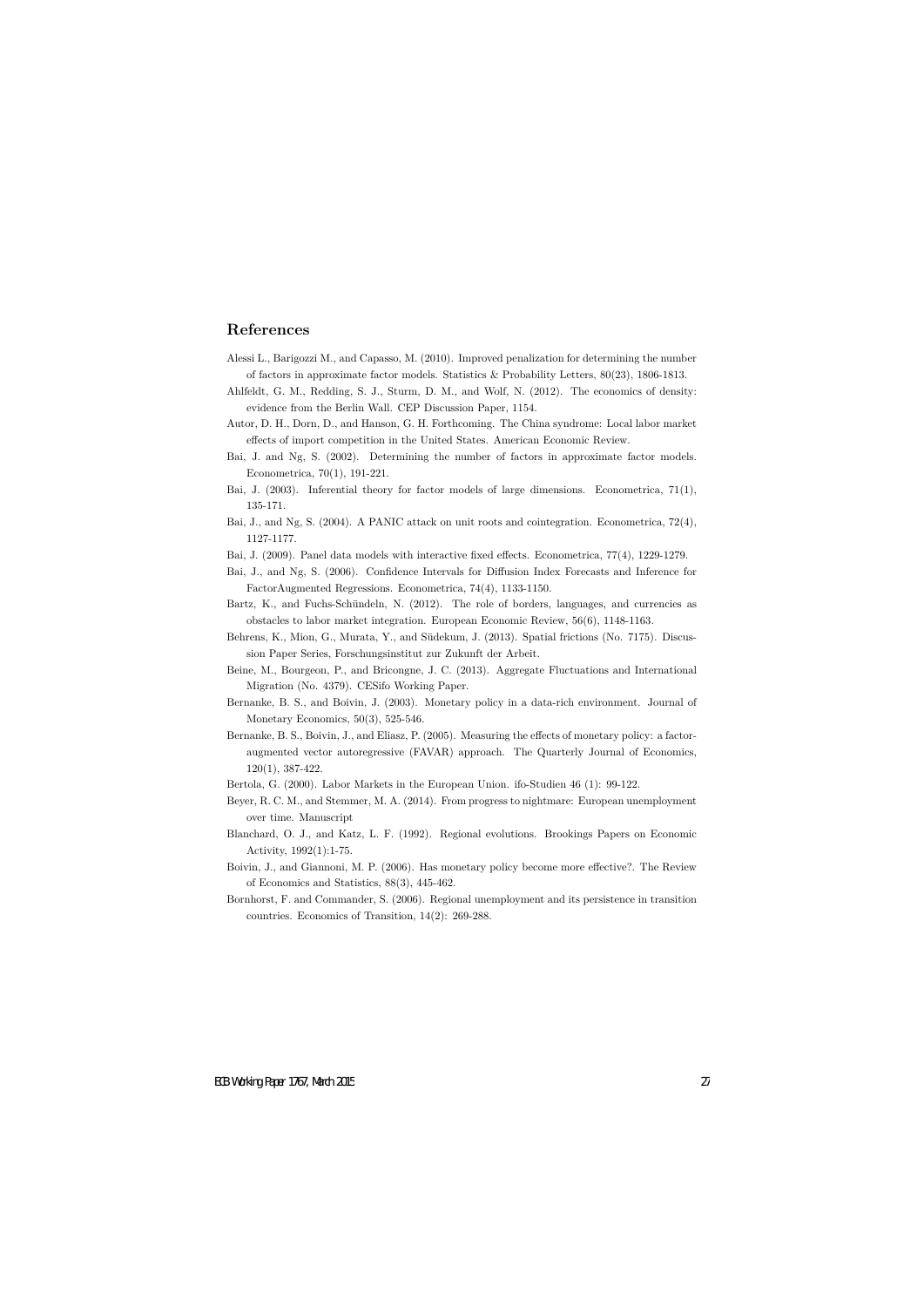- Caballero, R. J., and Hammour, M. L. (2005). The cost of recessions revisited: A reverseliquidationist view. The Review of Economic Studies, 72(2), 313-341.
- Dao, M., Furceri, D., and Loungani P. (2014). Regional Labor Market Adjustments in the United States and Europe (No. 14/27). IMF Working Paper.
- Dauth, W., Findeisen, S., and Südekum, J. (2013). The rise of the East and the Far East: German labor markets and trade integration (No. 127). DICE Discussion Paper.
- Davis, S. J., Faberman, J., and Haltiwanger, J. C. (2011). Labor Market Flows in the Cross Section and Over Time (No. w17294). National Bureau of Economic Research.
- Decressin, J. and Fatás, A. (1995). Regional labour market dynamics in Europe. European Economic Review, 39(9):1627-1655.
- Doz, C., Giannone, D., and Reichlin, L. (2012). A Quasi-Maximum Likelihood Approach for Large, Approximate Dynamic Factor Models. Review of Economics and Statistics, 94(4): 1014-1024.
- Emerson, M., Gros, D., Italianer, A., Pisani-Ferry J., and Reichenbach, H. (1992). One Market One Money: An Evaluation of the Potential Benefits and Costs of Forming an Economic and Monetary Union. Oxford University Press.
- Estrada,  $\hat{A}$ , Galí, J., and López-Salido, D. (2013). Patterns of convergence and divergence in the Euro Area. IMF Economic Review, 61(4), 601-630.
- Fallick, B., and Fleischman, C. (2001). The importance of employer-to-employer flows in the US labor market. Federal Reserve Board.
- Fidrmuc, J. (2004). Migration and regional adjustment to asymmetric shocks in transition economies. Journal of Comparative Economics, 32(2): 230-247.
- Forni, M., and Reichlin, L. (1998). Let's get real: a factor analytical approach to disaggregated business cycle dynamics. The Review of Economic Studies,65(3), 453-473.
- Forni, M., and Reichlin, L. (2001). Federal policies and local economies: Europe and the US. European Economic Review, 45(1): 109-134.
- Forni, M., Giannone, D., Lippi, M., and Reichlin, L. (2009). Opening the black box: Structural factor models with large cross sections. Econometric Theory, 25(05): 1319-1347.
- Forni, M., Hallin, M., Lippi, M., and Reichlin, L. (2000). The generalized dynamic-factor model: Identification and estimation. Review of Economics and Statistics, 82(4), 540-554.
- Fredriksson, P. (1999). The dynamics of regional labour markets and active labour market policy: Swedish evidence. Oxford Economic Papers, 51(4): 623-648.
- Frey, W. (2009). The great American migration slowdown. Brookings Institution, Washington, DC.
- Gács, V. and Huber, P. (2005). Quantity adjustments in the regional labour markets of EU candidate countries. Papers in Regional Science, 84(4): 553-574.
- Giannone, D., and Lenza, M. (2009). The feldstein-horioka fact (No. w15519). National Bureau of Economic Research.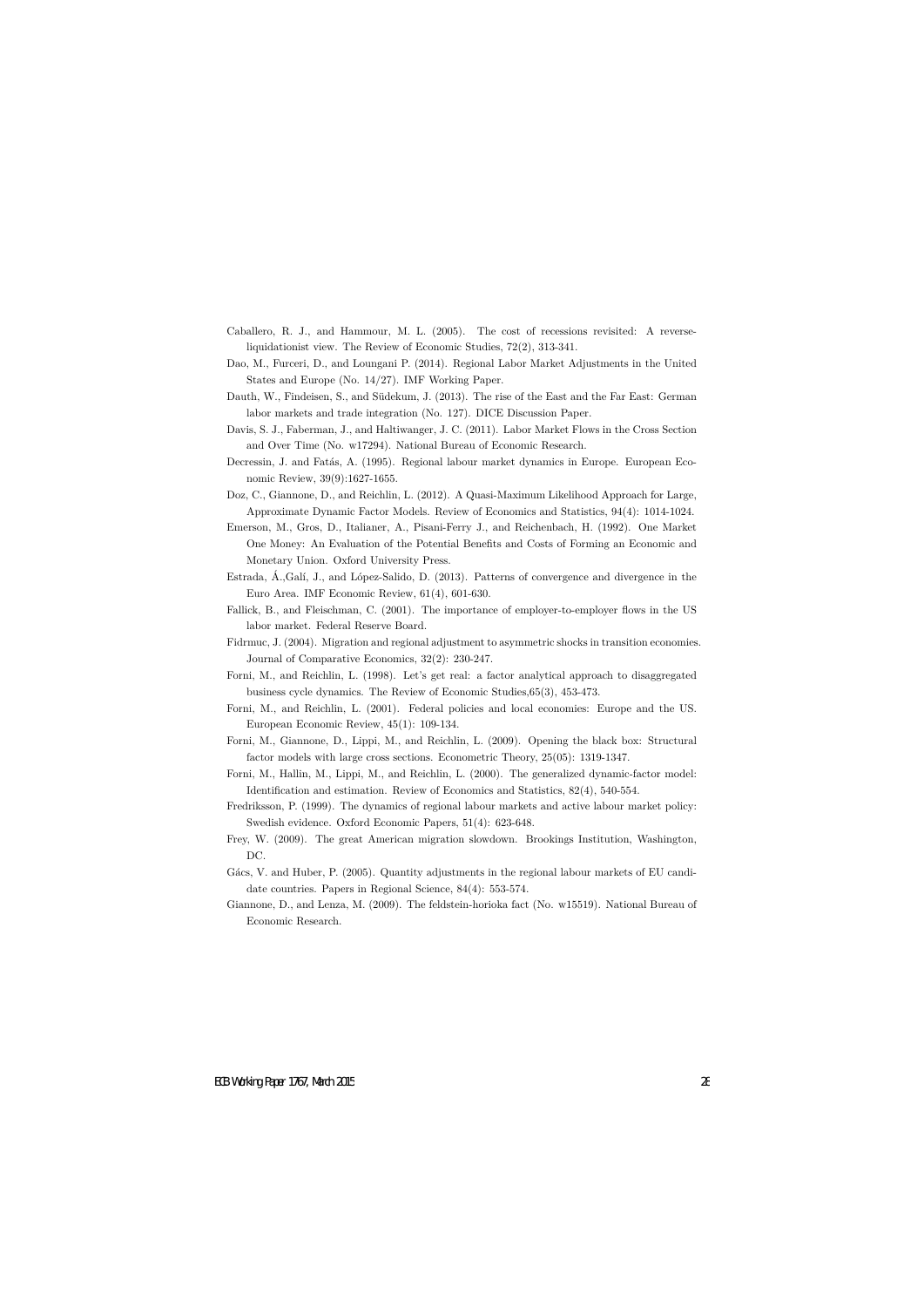Greenaway-McGrevy, R. and Hood K. (2013). How mobile is labor in the United States?. Manuscript

- Greenwood, M. J. (1997). Internal migration in developed countries. Handbook of Population and Family Economics, 1, 647-720.
- Hamilton, J. D., and Owyang, M. T. (2012). The propagation of regional recessions. Review of Economics and Statistics, 94(4), 935-947.
- Harris, R. D., and Tzavalis, E. (1999). Inference for unit roots in dynamic panels where the time dimension is fixed. Journal of Econometrics, 91(2), 201-226.
- Jimeno, J. F. and Bentolila, S. (1998). Regional unemployment persistence (Spain, 1976-1994). Labour Economics,  $5(1)$ : 25-51.
- Kaplan, G. and Schulhofer-Wohl, S. (2012). Interstate migration has fallen less than you think: Consequences of hot deck imputation in the Current Population Survey. Demography, 49(3), 1061-1074.
- Kose, M. A., Otrok, C., and Whiteman, C. H. (2003). International business cycles: world, region, and country-specific factors. American Economic Review, 1216-1239.
- Levin, A., Lin, C. F., and James Chu, C. S. (2002). Unit root tests in panel data: asymptotic and finite-sample properties. Journal of Econometrics, 108(1), 1-24.
- Long, L. (1988). Migration and residential mobility in the United States (pp. 137-88). New York: Russell Sage Foundation.
- Marelli, E., Patuelli, R., and Signorelli, M. (2012). Regional unemployment in the EU before and after the global crisis. Post-communist Economies, 24(2): 155-175.
- Molloy, R., Smith, C. L., and Wozniak, A. K. (2011). Internal migration in the United States. Technical report, National Bureau of Economic Research.
- Morgan, D. P., Rime, B., and Strahan, P. E. (2004). Bank integration and state business cycles. The Quarterly Journal of Economics, 119(4), 1555-1584.
- Mundell, R. A. (1961). A theory of optimum currency areas. The American Economic Review, 51(4), 657-665.
- Obstfeld, M. and Peri, G. (1998). Regional non-adjustment and fiscal policy. Economic Policy, 207-259.
- Pagan, A. (1984). Econometric issues in the analysis of regressions with generated regressors. International Economic Review, 25(1), 221-247.
- Pesaran, M. H. (2006). Estimation and inference in large heterogeneous panels with a multifactor error structure. Econometrica, 74(4), 967-1012.
- Redding, S. J. (2012). Goods trade, factor mobility and welfare (No. w18008). National Bureau of Economic Research.
- Sala, H., and Trivín, P. (2013). Labour market dynamics in Spanish regions: evaluating asymmetries in troublesome times. SERIEs, 1-25.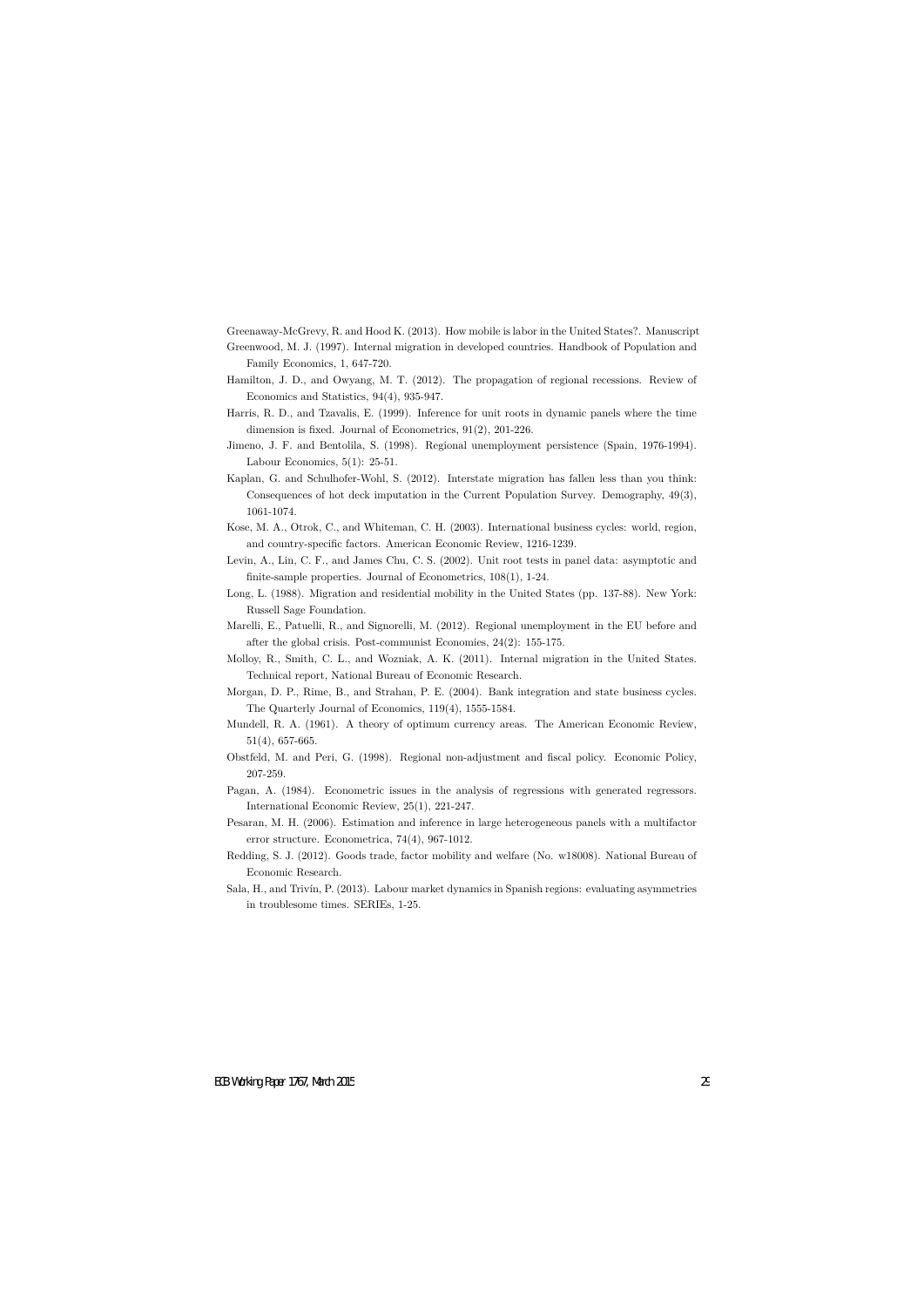- Stock, J. H., and Watson, M. W. (2002). Forecasting using principal components from a large number of predictors. Journal of the American Statistical Association, 97(460), 1167-1179.
- Tani, M. (2003). Have Europeans become more mobile? A note on regional evolutions in the EU: 1988-1997. Economics Letters, 80(1), 23-30.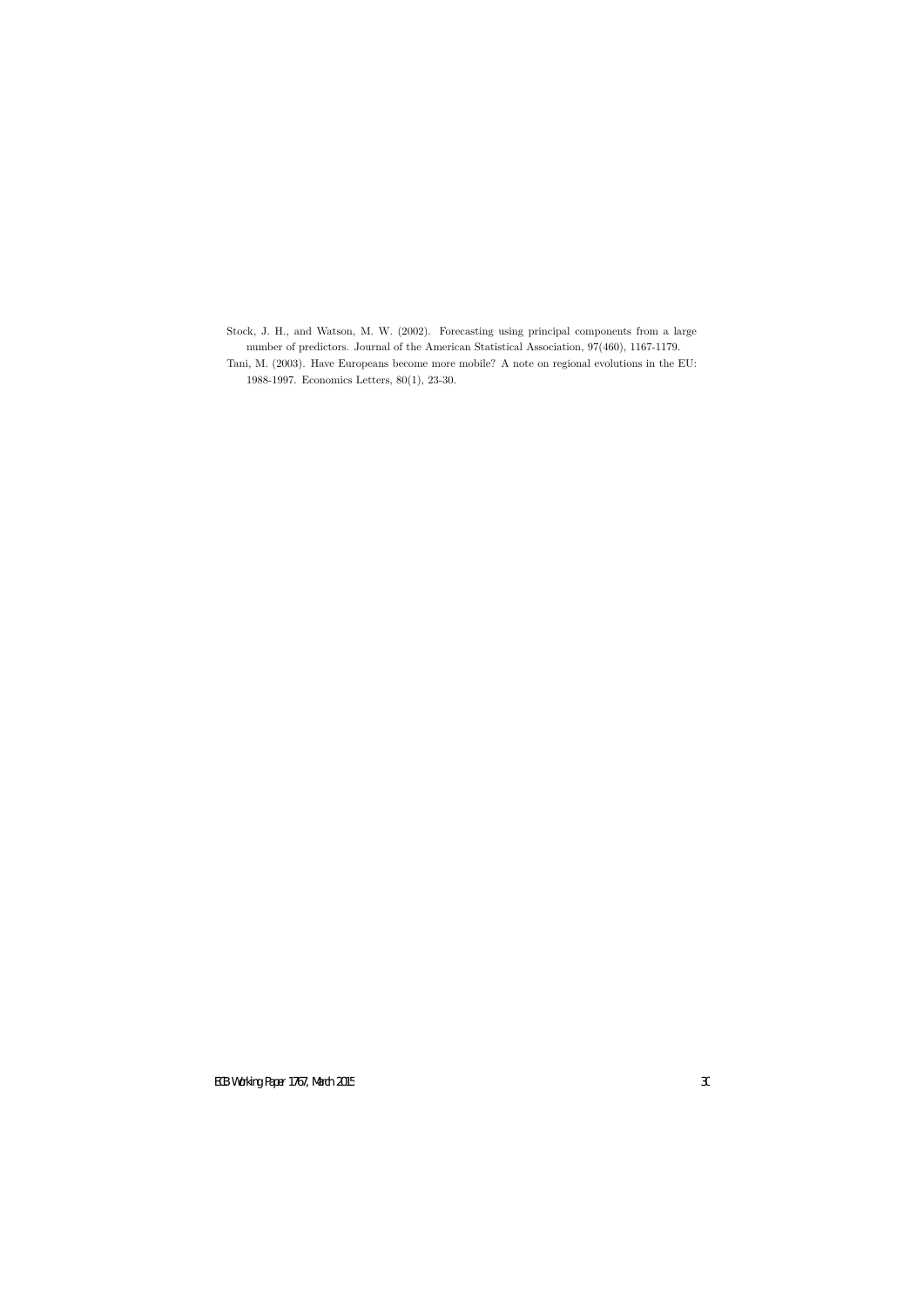# **Appendix**

| Germany                                                                                                                     | France                                                                                                                                             | Italy                                                                                                                                                                                                              | Spain                                                                                                                                        | <b>United Kingdom</b>                                                                                                      |
|-----------------------------------------------------------------------------------------------------------------------------|----------------------------------------------------------------------------------------------------------------------------------------------------|--------------------------------------------------------------------------------------------------------------------------------------------------------------------------------------------------------------------|----------------------------------------------------------------------------------------------------------------------------------------------|----------------------------------------------------------------------------------------------------------------------------|
| Baden-Württemb.<br>Bayern<br>Hessen<br>Nieders. & Bremen<br>Nord.-Westfalen<br>R.-Pfalz & Saarl.<br>S.Holst. & Hamb.        | Bassin Parisien<br>Centre-Est<br>Est<br>Ile de France<br>Mediterrane<br>Nord-Pas-de-Cal.<br>Ouest<br>Sud-Ouest                                     | Abruzzi-Molise<br>Campania<br>Centro<br>Emilia-Romagna<br>Lazio<br>Lombardia<br>Nord-Est<br>Nord-Ovest<br>Sardegna<br>Sicilia<br>Sud                                                                               | Canarias<br>Centro<br>Este<br>Madrid<br>Noreste<br>Noroeste<br>Sur                                                                           | East Midlands<br>East of England<br>Northern Ireland<br>Scotland<br>South-West<br>Wales<br>West Midlands<br>York and Humb. |
| <b>US Northeast</b>                                                                                                         | <b>US Midwest</b>                                                                                                                                  | <b>US</b> South                                                                                                                                                                                                    | <b>US West</b>                                                                                                                               |                                                                                                                            |
| Connecticut<br>Maine<br>Massachusetts<br>New Hampshire<br>New Jersey<br>New York<br>Pennsylvania<br>Rhode Island<br>Vermont | <b>Illinois</b><br>Indiana<br>Iowa<br>Kansas<br>Michigan<br>Minnesota<br>Missouri<br>Nebraska<br>North Dakota<br>Ohio<br>South Dakota<br>Wisconsin | Alabama<br>Arkansas<br>DC<br>Delaware<br>Florida<br>Georgia<br>Kentucky<br>Louisiana<br>Maryland<br>Mississippi<br>North Carolina<br>Oklahoma<br>South Carolina<br>Tennessee<br>Texas<br>Virginia<br>West Virginia | Alaska<br>Arizona<br>California<br>Colorado<br>Hawaii<br>Idaho<br>Montana<br>Nevada<br>New Mexico<br>Oregon<br>Utah<br>Washington<br>Wyoming |                                                                                                                            |

**Table A.1:** Sample